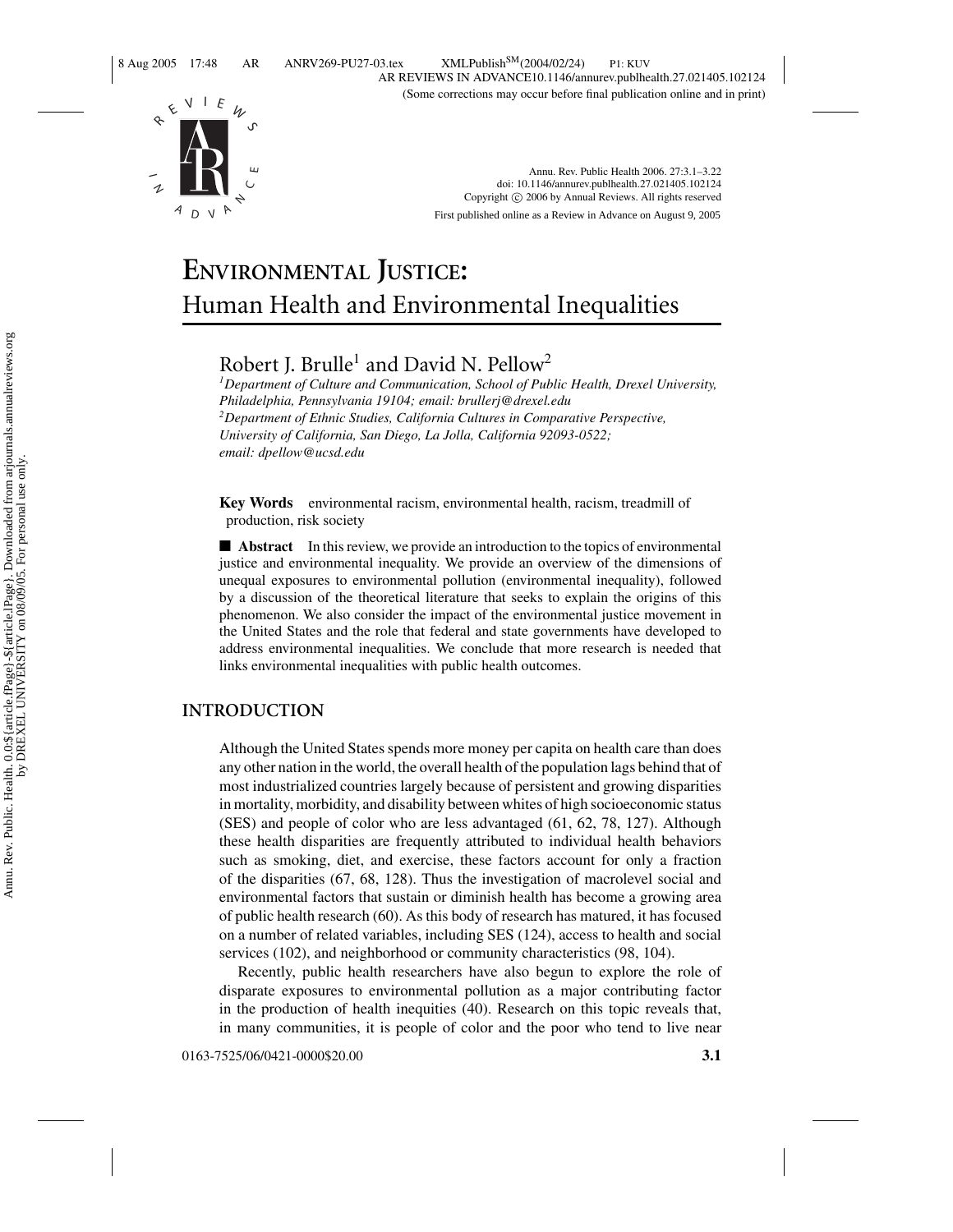#### 3.2 BRULLE PELLOW

environmentally hazardous facilities and who bear a larger share of the health burden from exposures to toxins (9, 80, 97, 113). Although the various lines of research on macrolevel factors identify promising correlates of health disparities, studies of environmental inequality and health disparities remain largely separate realms. Thus little is known about the attributable risk of social and environmental factors or ways in which social and environmental risks may combine to create synergistic or cumulative burdens on the health of the most vulnerable populations.

To advance our understanding of the causes and possible resolution of health disparities between demographic groups in the United States, there is a need to integrate environmental inequality and its health impacts into the existing research on health disparities. In this review, we provide an introduction to the topics of environmental justice and environmental inequality. In the first section, we provide an overview of the dimensions of unequal exposures to environmental pollution. In the second section, we discuss the theoretical literature that seeks to explain the social production of environmental inequality. In the third section, we provide an overview of the rise of the environmental justice movement in the United States and the role that federal and state governments have assumed to address environmental inequalities. In the fourth section, we provide an assessment of the overall impacts and future of the efforts to redress environmental injustice. We conclude with a discussion of the implications of environmental justice for public health and social science research.

# **EMPIRICAL PERSPECTIVES ON THE DISTRIBUTION AND IMPACTS OF ENVIRONMENTAL INEQUALITY**

As defined by Bullard (21, p. 495) environmental justice is the principle that "all people and communities are entitled to equal protection of environmental and public health laws and regulations." The Environmental Protection Agency (EPA) (123) definition further elaborates on this principle by defining environmental justice as

[t]he fair treatment and meaningful involvement of all people regardless of race, color, national origin, or income with respect to the development, implementation, and enforcement of environmental laws, regulations, and policies. Fair treatment means that no population, due to policy or economic disempowerment, is forced to bear a disproportionate share of the negative human health or environmental impacts of pollution or environmental consequences resulting from industrial, municipal, and commercial operations or the execution of federal, state, local and tribal programs and policies. (p. 1)

Environmental justice can be distinguished from environmental inequality (or environmental injustice), which refers to a situation in which a specific social group is disproportionately affected by environmental hazards (28, 35, 90). A specific form of environmental inequality is the phenomenon of environmental racism.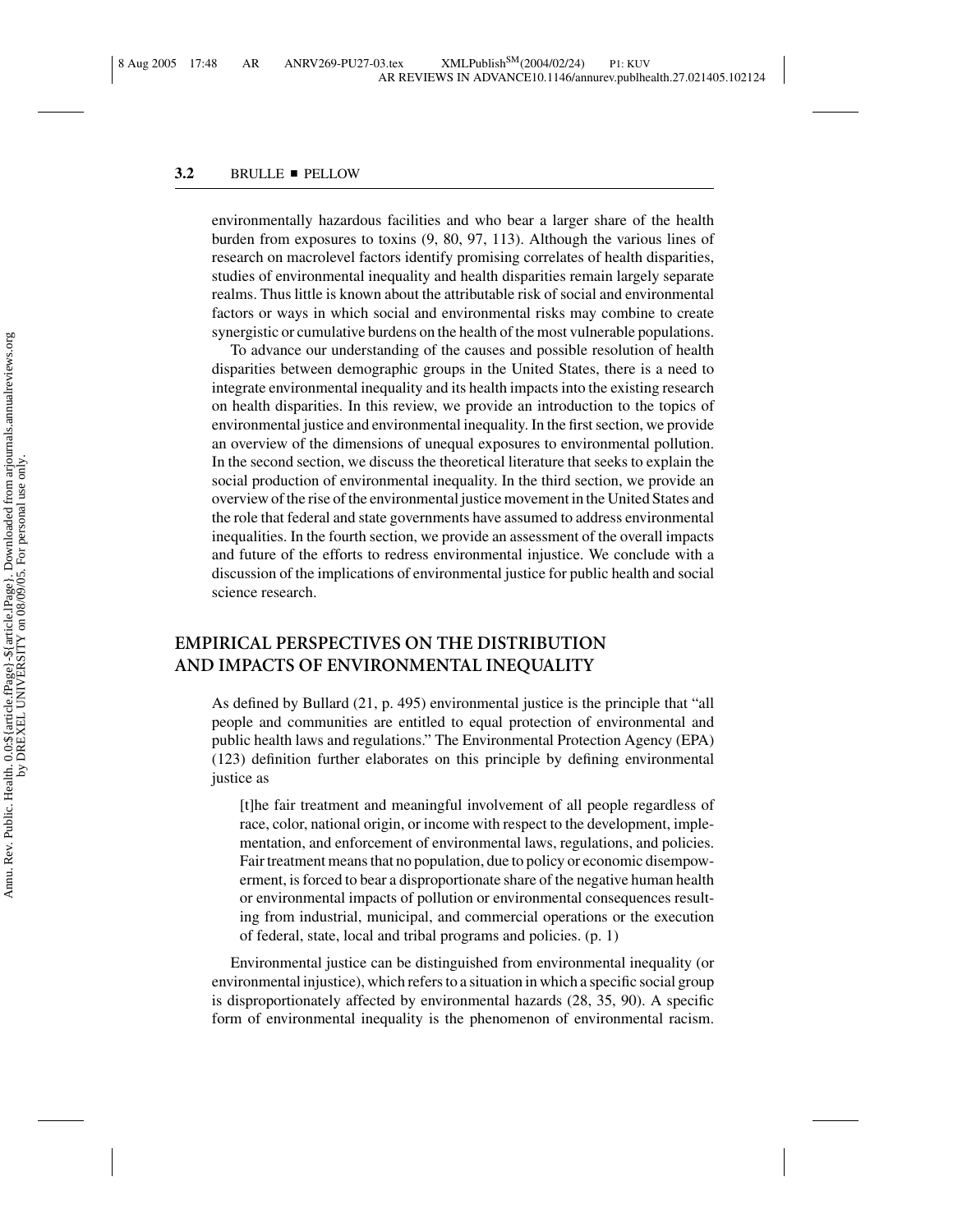Chavis (19) first defined the term environmental racism in the following manner: "Environmental racism is racial discrimination in environmental policymaking, the enforcement of regulations and laws, the deliberate targeting of communities of color for toxic waste facilities, the official sanctioning of the life-threatening presence of poisons and pollutants in our communities, and the history of excluding people of color from leadership of the ecology movements" (p. 278). Thus environmental racism "refers to any policy, practice, or directive that differentially affects or disadvantages (whether intended or unintended) individuals, groups, or communities based on race or color" (21, p. 497).

Beginning in the early 1970s, a substantial body of literature was developed that documents the existence of environmental inequalities in the United States (25, 47, 69). These early findings were later amplified by a series of studies focusing on the location of hazardous waste sites, beginning with a study conducted by the U.S. General Accounting Office (GAO) in 1983. This study documented that African American communities in the southern United States were playing host to a disproportionately high number of waste sites (122). This regional study was followed in 1987 by the United Church of Christ Commission on Racial Justice's groundbreaking national study titled *Toxic Waste and Race in the United States* (118), which documented the unequal and discriminatory siting of toxic waste facilities across the United States. The United Church of Christ study concluded that race was the most important factor in predicting where these sites would be located. In 1990, Bryant and Mohai organized the Conference on Race and the Incidence of Environmental Hazards at the University of Michigan. The Michigan conference brought together researchers from around the nation who were studying racial and socioeconomic disparities in the distribution of environmental contaminants to discuss their findings and implications. The scientific analyses presented clearly documented and "overwhelmingly corroborated the evidence of the General Accounting Office and the United Church of Christ reports" (18, p. 3). The proceedings of the conference were forwarded to the U.S. EPA and influenced the agency to begin its own examination of the evidence and begin drafting policy proposals. In 1992, the EPA published its findings and recommendations in a report entitled *Environmental Equity: Reducing Risks for All Communities* (120). The proceedings of the 1990 Michigan conference were also formally published in 1992 in an edited volume entitled *Race and the Incidence of Environmental Hazards*(18). In 1990, Bullard published his now classic book, *Dumping in Dixie* (19). This was the first major study of environmental racism that linked hazardous facility siting with historical patterns of spatial segregation in the southern United States. It showed that communities of color were being deliberately targeted for the location of society's unwanted waste. This may have also been the first study to consider the social and psychological effects of environmental racism on local communities.

Since 1990, scholars have produced an extensive and sophisticated literature on the dimensions of differential environmental risks based on race and socioeconomic class position (17, 79). Bryant & Mohai (18) were the first to perform a systematic meta-analysis of empirical studies shedding light on race and class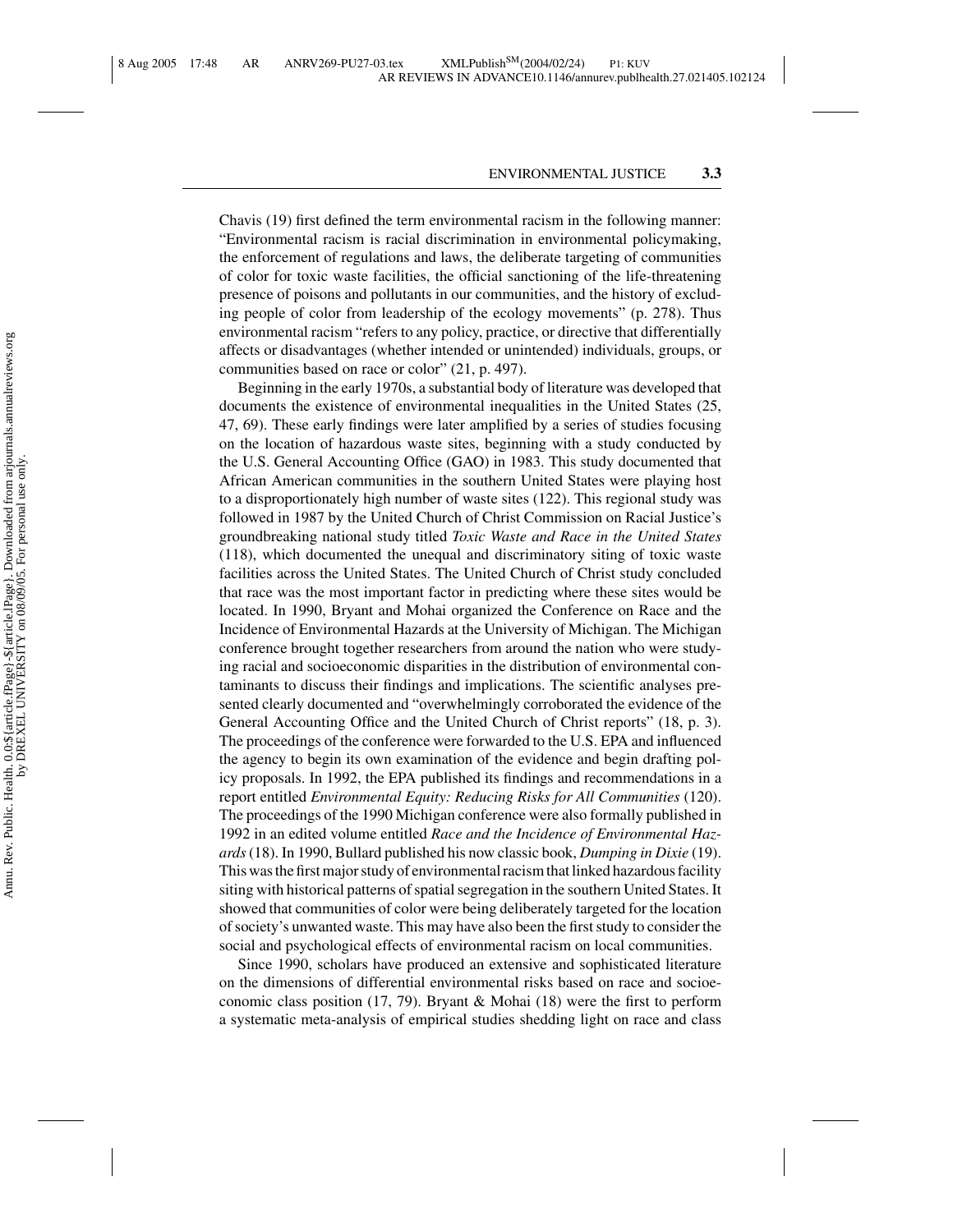## **3.4** BRULLE ■ PELLOW

disparities in the distribution of environmental hazards. At the time of their review, they found 16 such studies. All these studies found environmental disparities based on either race or income or both. Where it was possible to weigh the relative importance of race and income, Bryant & Mohai found that, in six out of nine studies, race was a more important predictor than income of where environmental hazards are located, confirming the UCC's 1987 findings. In his summary of the empirical evidence for environmental inequality contained in 54 separate studies, Brown (9) similarly noted that both race and class were significant determinates of proximity to known and prospective environmental hazards and the timing and extent of remediation actions. These conclusions were verified by a further review of the literature conducted by Szasz & Meuser in 1997 (113) and by the Institute of Medicine in 1999 (123, pp. 61–62). In a more recent review of the literature regarding differential exposures to environmental pollution, Evans & Kantrowitz (40) found that significant relationships exist between the ethnic and class characteristics of a community and levels of exposure to environmental risk. Across a wide variety of environmental components, including proximity to hazardous waste sites, exposures to air and water pollution, high levels of ambient noise, residential crowding, quality of housing, quality of local schools, and the work environment, communities composed of people of lower SES and people of color were consistently exposed to higher levels of environmental risk. In summary, the authors concluded that "the poor and especially the nonwhite poor bear a disproportionate burden of exposure to suboptimal, unhealthy environmental conditions in the United States" (40, p. 323). In the most recent systematic meta-analysis of environmental inequality studies conducted to date, Ringquist (97) found that the pattern of evidence continues to corroborate this finding. Recently, research on environmental inequality has moved toward longitudinal analysis of the creation of environmental inequalities. In one important study, Pastor et al. (88) show that, over a 30-year period, the correspondence between polluting facilities and minority communities in the Los Angeles Basin was based primarily on deliberate siting of facilities in existing minority communities rather than on geographic shifts in minority populations. In other words, toxic facilities tend to be located in particularly vulnerable communities rather than the other way around, as the minority move-in hypothesis predicts. These communities were being systematically selected for the location of noxious facilities.

Although the vast majority of studies of environmental inequality conclude that racism is the major driving factor, there has been considerable debate in some corners about the degree to which this phenomenon is a function of racial inequalities or class-based market dynamics (3, 6, 36). This controversy has become known as the race versus class debate. It has helped to sharpen the methodological and conceptual approaches to the problem; however, some have argued that the debate misses the point and that the production of industrial toxins and their generally unequal distribution deserve to be the main focus of research efforts (93).

Although it is clear that there is significant environmental inequality, and that these exposures likely portend adverse health consequences, the research on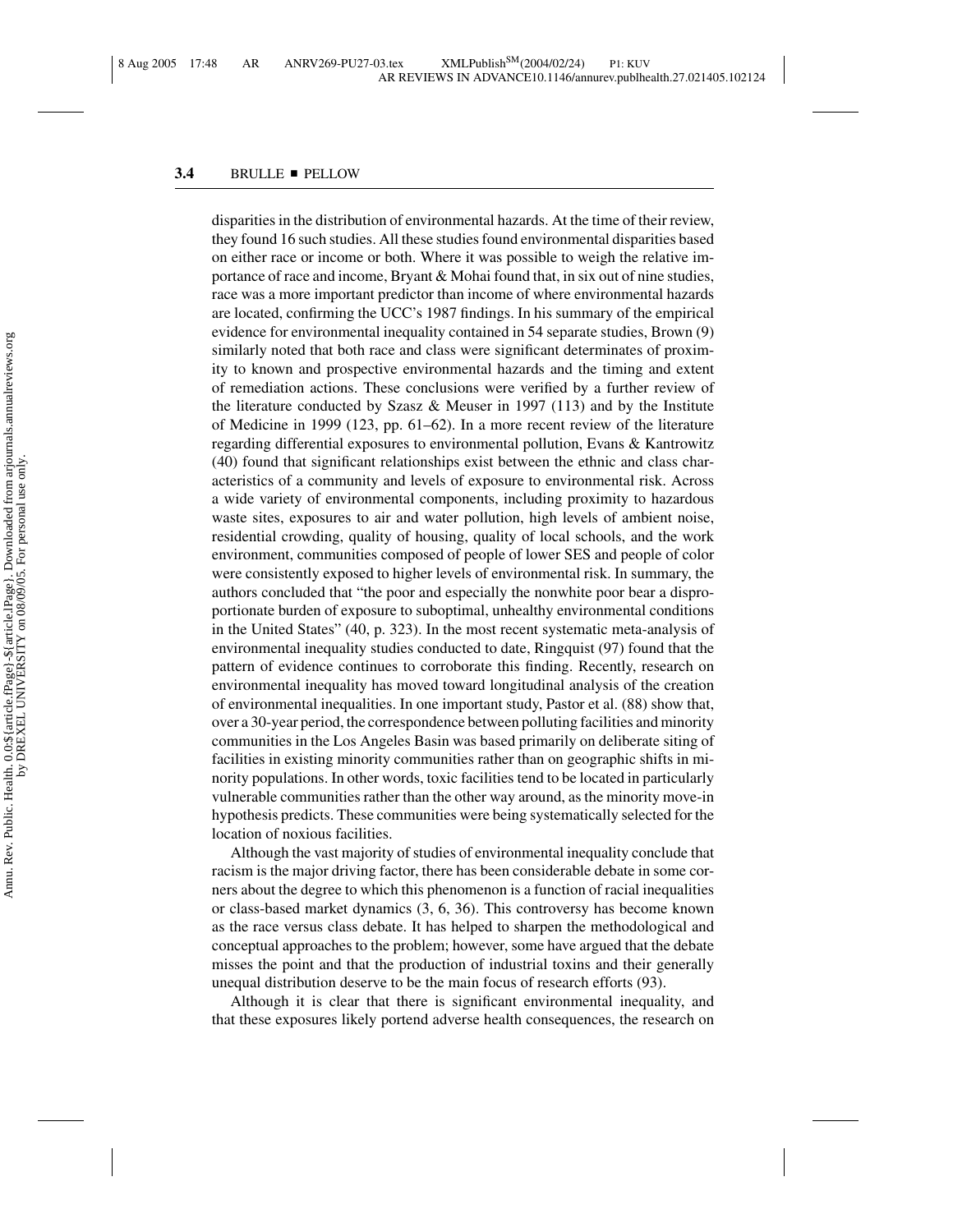community health impacts of differential exposures to environmental risk is much less extensively developed (9, pp. 22–24; 40, pp. 319–25). Existing research on health outcomes for residents of highly segregated, low-SES neighborhoods reveals a higher incidence of cardiovascular disease and asthma and higher adult and infant mortality (33, 34). For African Americans, poor health outcomes due to segregation are not linked exclusively to inner-city, high-poverty neighborhoods. This population tends to live in poorer-quality neighborhoods even in the suburbs; suffer greater stress from coping with racial discrimination; and do not live as long as others of the same race who reside in more integrated neighborhoods, even when they enjoy higher SES and fewer health problems (66, 70). However, a definitive link between environmental inequality and health outcomes has not yet been established.

Some studies have made limited progress in this direction. For example, in one study, researchers found that not only was race a strong predictor of the location of hazardous waste facilities (and areas of high concentrations of air pollution) in Southern California, but also it was a significant factor in explaining cancer-risk distributions, even after controlling for SES and other demographic factors (82). Other studies of toxic exposures on the job (100) and the impact of toxins on child development (54) are equally helpful in suggesting a future research agenda. Finally, Fox et al. (46) use the relatively new method of cumulative risk assessment to suggest that there may be significant differences in the exposures to multiple environmental risks between demographic groups.

In general, however, research on establishing a clear link between environmental inequality and health disparities is hampered by a number of complexities, including the lack of appropriate statistical measures, varying individual exposure levels, lengthy incubation periods, and confounding influences on health, such as access to health care and individual behaviors (87). Thus researchers know very little about the ways in which health risks from environmental hazards may interrelate with and contribute to health disparities between different communities (40).

# **THE SOCIAL PRODUCTION OF ENVIRONMENTAL INEQUALITY**

The creation and maintenance of environmental inequality are fundamentally outcomes of the social dynamics of society. Although early explanations focused on the perpetrator-victim model, this focus on the individual has been replaced by an analysis of the underlying social structural dynamics that systematically create and maintain environmental inequality and of the connections between social hierarchies and exposure to environmental risk (90, 92). The first step toward understanding the origins of environmental inequality is to situate this phenomenon within a larger social dynamic of the social production of inequality and environmental degradation. We agree with Beck (4), who argued that "[e]nvironmental problems are fundamentally based in how human society is organized" (81). Thus,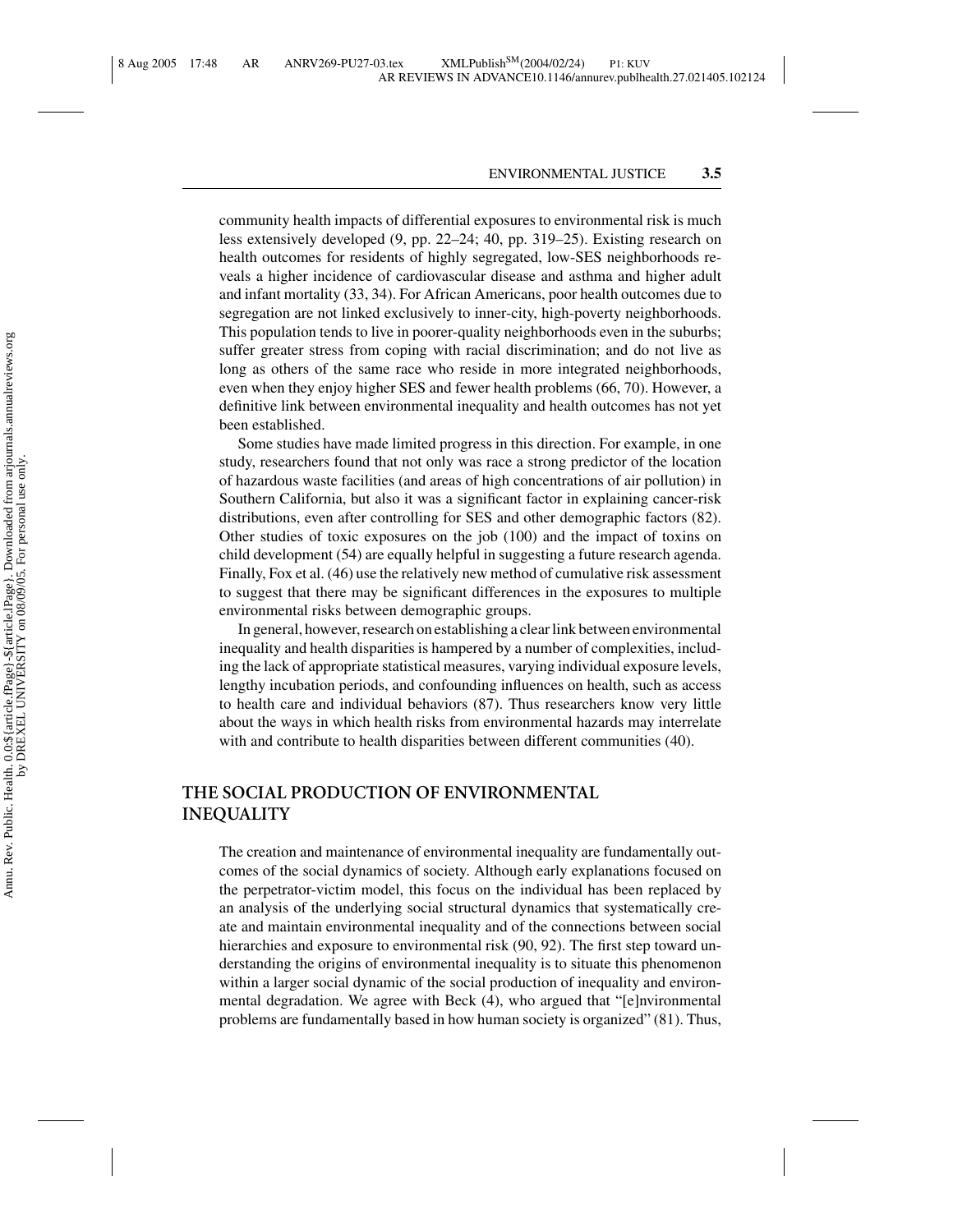#### **3.6** BRULLE ■ PELLOW

exploitation of the environment and exploitation of human populations are linked (22, 95). To understand and develop meaningful measures to mitigate ecological degradation, this analysis begins with the development of a theoretical perspective on the social processes by which these problems originate. The two key social dynamics that systematically create environmental inequality are (*a*) the functioning of the market economy and (*b*) institutionalized racism.

# **The Treadmill of Production**

The first and most widely discussed social origin of environmental degradation and inequality is the functioning of capitalism (106, 107). Schnaiberg argues that the capitalist economy forms a "treadmill of production" that continues to create ecological problems through a self-reinforcing mechanism of ever more production and consumption. The treadmill of production identifies an "economic growth coalition" including business, labor, and the government, all of whom benefit from economic expansion. The logic of the treadmill of production is an ever-growing need for capital investment to generate goods for sale in the marketplace. From an ecological perspective this process requires continuous and growing inputs of energy and material. The expansion of the economy drives two fundamental dynamics of a market economy: first, the creation of economic wealth, and second, the creation of the negative byproducts of the production process. Thus the treadmill operates to maintain a positive rate of return on investments and externalizes the environmental costs of its activities. The social and economic benefits of the treadmill are unevenly distributed in favor of business and affluent communities, whereas the environmental risks associated with the treadmill are disproportionately concentrated among specific groups of people with the least ability to resist the location of polluting facilities in their community. Thus polluting facilities are sited among "the most vulnerable groups: the poor, unskilled laborers, and the skilled blue collar" residents (58, p. 13).

Beck (4, 5) further expands this idea with a model of the interaction among technology, social dynamics, and the process of ecological degradation. For Beck, the continued expansion of industrial production is based on the dynamics of modernization and industrialization. These processes are "blind and deaf to consequences and dangers" (4). At the center of the process of modernization is the application of scientific research and knowledge to spur economic growth. The power to determine the course of technological development has become concentrated in private corporations that control and direct much of society's research and development (5, p. 73). Driven by the need to maximize profits, corporations in turn continue to develop new technologies that produce unforeseen risks for the entire society. This process breaks down the ability of society to ensure the safety of its citizens from the production of industrial hazards (5, pp. 22–23), creating a "risk society" in which the politics of the distribution of the fruits of economic production is overlaid with the politics of the distribution of environmental pollution, producing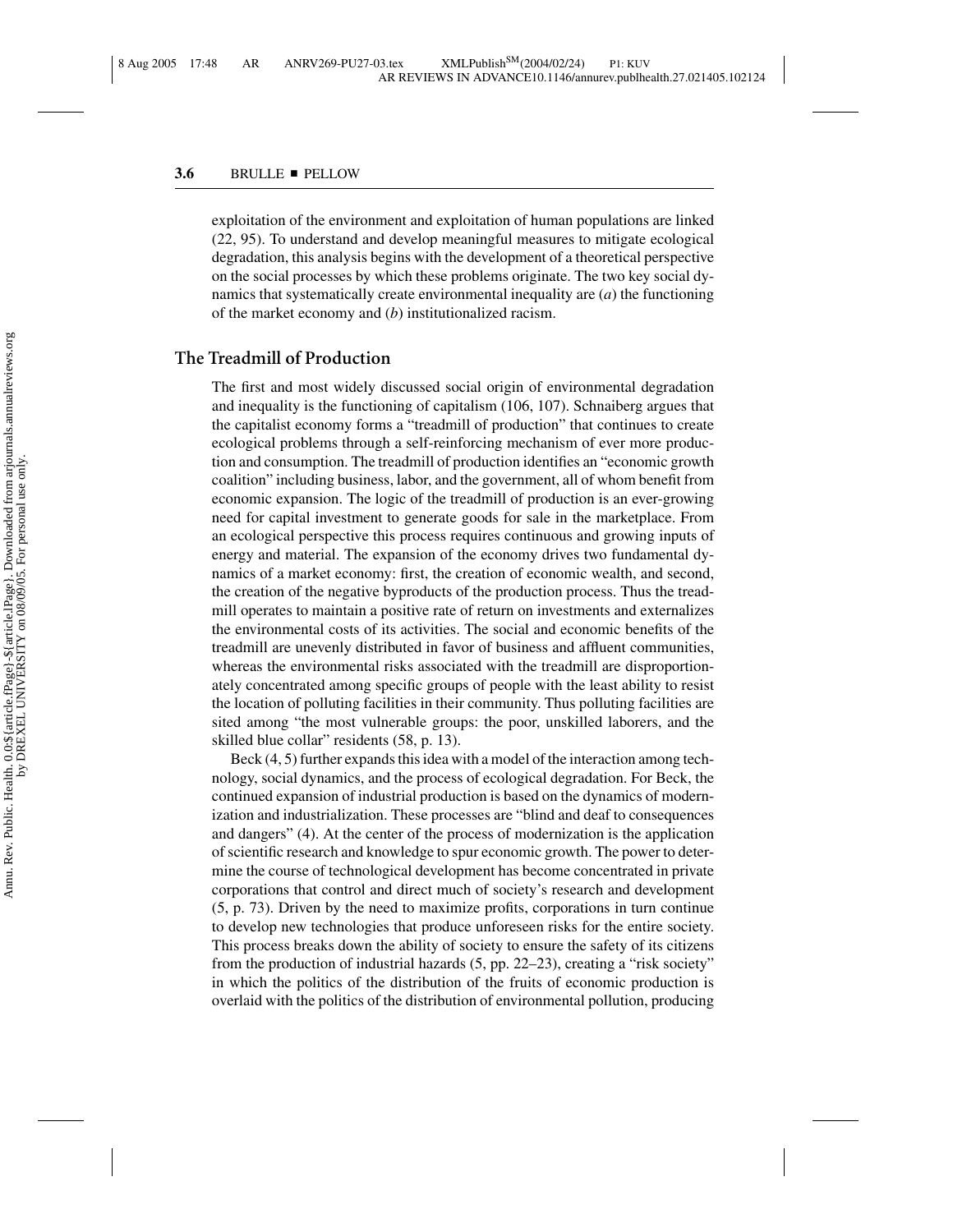environmental injustice (4, p. 53). Beck notes that "[w]hat is denied collects itself into geographical areas, into 'loser regions' which have to pay with their economic existence for the damage and its unaccountability" (5, p. 29). This trend creates differential "risk positions" (4, p. 23) corresponding to variation in the levels of exposure to environmental degradation. The resulting stratification follows the social distribution of power in which "like wealth, risks adhere to the class pattern, only inversely; wealth accumulates at the top, risks at the bottom" (p. 35). Thus although the entire society faces increased risks, some segments confront more intense exposure than others do.

# **Racial Segregation**

This "class pattern" is also complemented by a "race pattern" that influences the unequal distribution of environmental risk. In the United States, the dynamic of racism has created a substantial differentiation in both occupational characteristics and community of residence between white and nonwhite populations. Persistent discrimination in educational opportunities and employment has restricted nonwhites to lower SES (45) and thus limits these populations' access to residence in more affluent communities. In addition to lower SES, people of color—especially African Americans—are restricted in their choice of residence by a series of mechanisms that result in racial segregation (30). As demonstrated in the study *American Apartheid* (74), such mechanisms are numerous and include real estate agents steering people of color into racially segregated neighborhoods, discrimination in lending practices, and the phenomena of "white flight" to the suburbs. As a result, many people of color are concentrated in highly segregated communities that are significantly more disadvantaged than those of the white population. Racial segregation is a major contributor to the creation and maintenance of environmental inequality because governments and corporations often seek out the path of least resistance when locating polluting facilities in urban and rural settings. Thus polluters can site locally unwanted land uses in such neighborhoods because they are more isolated socially and relatively powerless politically (23, 74).

# **THE POLITICS OF ENVIRONMENTAL JUSTICE**

Concern over the inequitable health impacts of environmental problems has a long history within the field of public health. Concern over the health of the urban poor led to the Sanitary Movement and the origins of public hygiene in the middle of the nineteenth century (101). Urban environmental conditions confronting the poor were also a major concern of the Progressive Movement (115), the City Beautiful Movement, the Urban Housekeeping Movement (77, pp. 121–32), and the Smoke Prevention Movement (111). In addition, in a history that is only recently being written, there have been several significant efforts to achieve environmental justice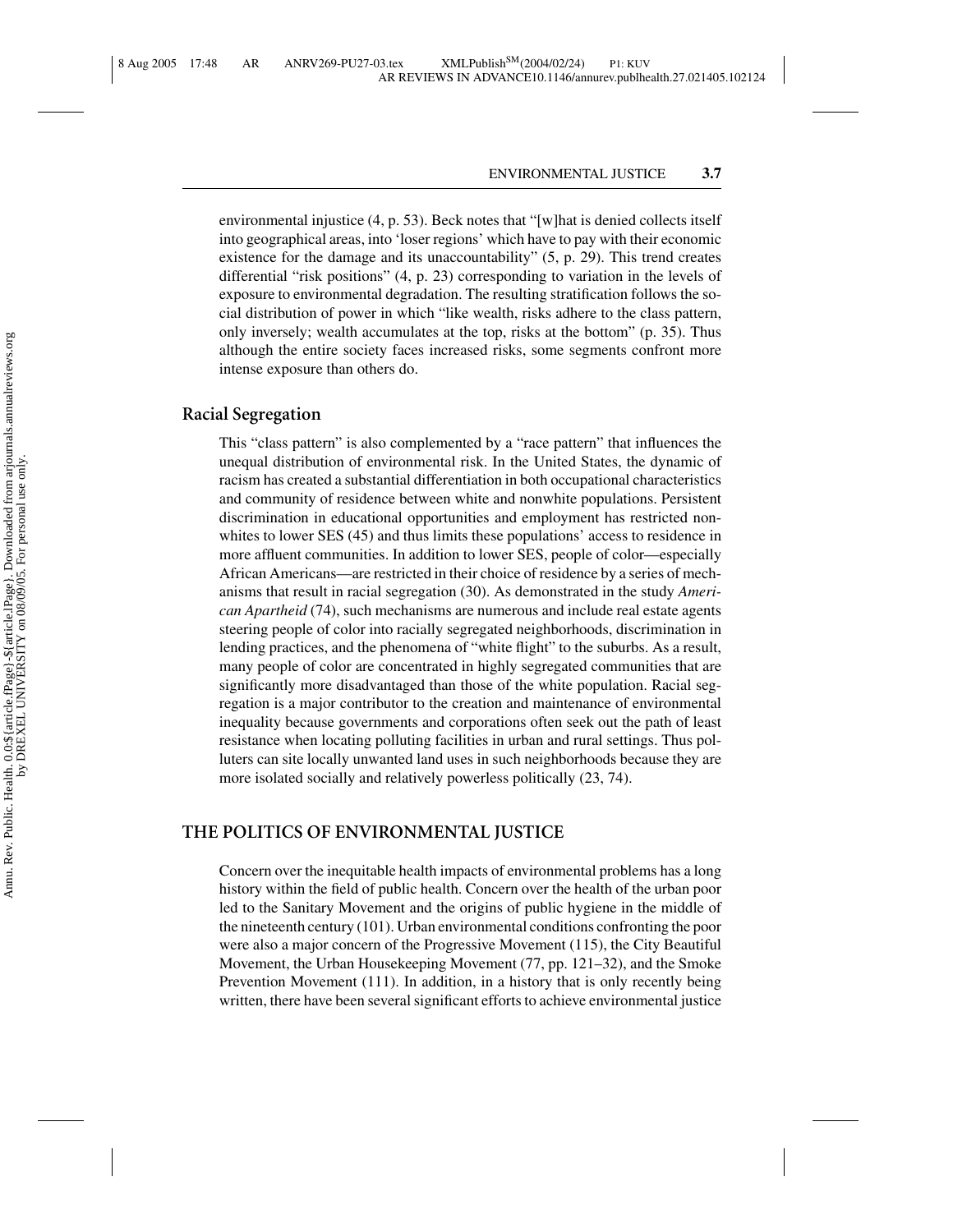#### **3.8** BRULLE ■ PELLOW

throughout the first half of the twentieth century by people of color in urban centers across the United States (125).

Beginning in the late 1970s and early 1980s, a national movement for environmental justice took shape (39). A number of groups organized around environmental justice concerns emerged from within communities of color and poor and working-class white communities throughout the United States (14, 19, 56). The neighborhoods where these populations live, work, and play had been disproportionately burdened with a range of toxic and hazardous pollution and other environmental harms (49). Responding to these local health hazards, communitybased organizations emerged to build a potent force for grassroots organizing (27, 32, 41, 49). As Bullard notes, "In many instances, grassroots leaders emerged from groups of concerned citizens (many of them women) who see their families, homes, and communities threatened by some type of polluting industry or government policy" (20, p. 8).

Thus the Environmental Justice Movement was born and articulated a framework for social change that included the following terms:

- 1. incorporates the principle of the right of all individuals to be protected from environmental degradation,
- 2. adopts a public health model of prevention (elimination of the threat before harm occurs) as the preferred strategy,
- 3. shifts the burden of proof to polluters and dischargers who do harm or discriminate or who do not give equal protection to racial and ethnic minorities and other "protected" classes,
- 4. allows disparate impact and statistical weight, as opposed to "intent" to infer discrimination, and
- 5. redresses disproportionate risk burdens through targeted action and resources (19, pp. 10–11).

The movements that arose to fight environmental inequality took different forms depending on the community in which they developed. In the white working-class community, the movement took the form of the Anti-Toxics or Citizen-Worker Movements (26, 58, 72). In communities of color, it took the form of the Environmental Justice Movement or The People of Color Environmental Movement. In general, groups pursuing environmental justice take the form of a decentralized movement based in multiple local community groups (20, 108). In addition, these local groups have formed into networks, such as the Citizen's Clearinghouse for Hazardous Waste or the Southwest Network for Environmental and Economic Justice, which enable them to engage in coordinated joint actions at the state, regional, and national scales (105, pp. 107–44). These movements grew throughout the 1980s as new struggles were built on lessons learned from previous conflicts (99) and as activists convened at regional and national gatherings to exchange ideas, tactics, and strategies.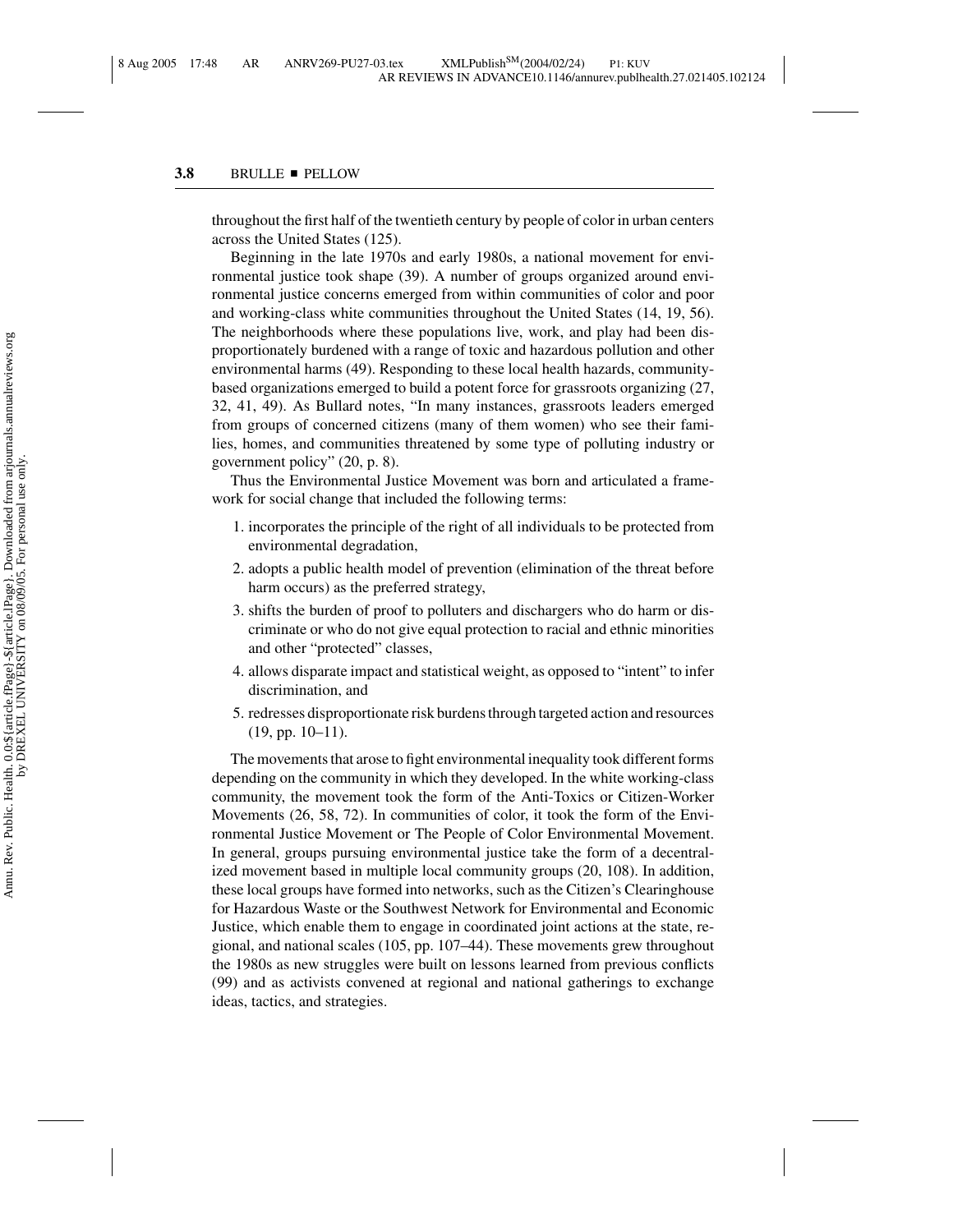## **Anti-Toxics Movement**

The Anti-Toxics Movement is based primarily in white working-class and middleclass communities (58, 112). A key example of this type of organizing activity involved the community that lived on the abandoned toxic-waste dumpsite in Love Canal, New York (26, 52, pp. 75–84). This community struggle, led by homemaker Lois Gibbs, was emblematic of the development of a number of similar groups. That movement quickly expanded beyond its original focus on toxic wastes to include a concern with a broad agenda centered around social justice. One of the first national organizations rooted in this perspective was the Citizen's Clearinghouse for Hazardous Waste, now called the Center for Health, Environment, and Justice. Building on the Love Canal Homeowners Association, Gibbs founded the Citizens Clearinghouse for Hazardous Waste in 1981 (109, pp. 231–50). Following the organizational strategies of the Association of Community Organizations for Reform Now (ACORN) and Fair Share, this group serves as a center for a variety of local organizations seeking to confront threats to public health and environmental quality nationwide. The Anti-Toxics Movement has now grown to encompass several thousand local and regional environmental groups. Beginning in the 1990s, this component of the environmental justice movement expanded its focus from local issues to encompass a national concern with toxic exposures and environmental health. This expansion has resulted in new relationships between community groups and traditional public health advocacy organizations (10, 11, 53, 75).

# **The People of Color Environmental Movement**

At around the same time, within communities of color, a similar movement focused on environmental inequality arose, the People of Color Environmental Movement (20). This movement encompasses a number of communities, including African Americans, Native Americans (65), Latinos, Asian Pacific Americans, and a range of immigrant groups. Although the movement shares a great deal of commonality with the Anti-Toxics Movement, it has developed its own unique identity and organizations (117). The People of Color Environmental Movement has not only expanded in size but also placed a strong emphasis on reformulating the goals of existing civil rights and community organizations to include environmental concerns (24, 116, p. 47).

Thus, communities across the ethnic spectrum are battling a host of environmental threats, from toxic contamination and locally unwanted land uses (LULUs) to unsafe and substandard housing and natural-resource extraction. Activists from these diverse ethnic and racial communities have challenged the sources of pollution and public health threats separately and often in collaboration.

Although the precise extent to which exposure to industrial pollutants contributes to health problems is unclear, it is well known that African Americans suffer higher-than-average rates of asthma and related respiratory ailments, cancer, lead poisoning, infant mortality, and death and have a lower life expectancy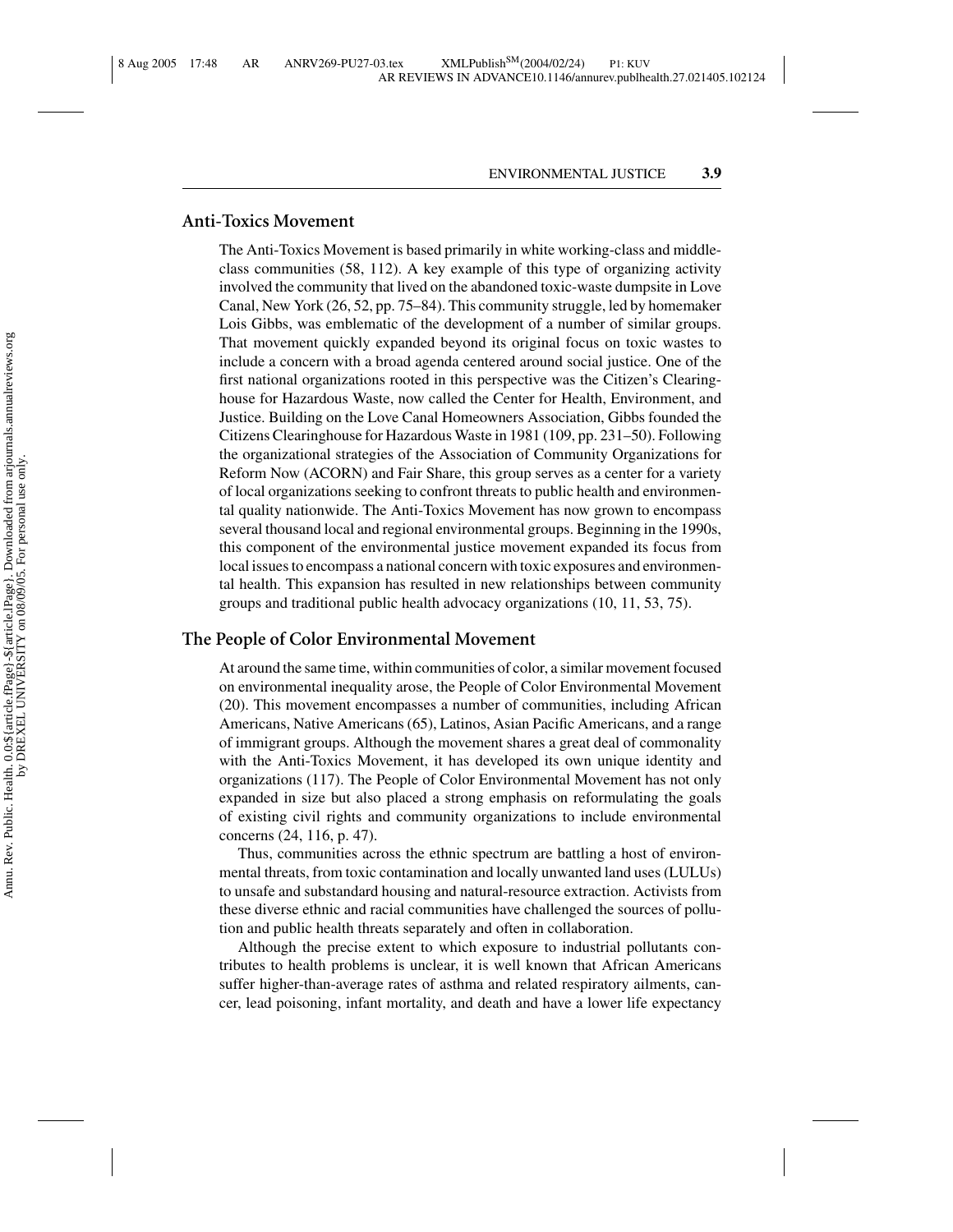## 3.10 BRULLE PELLOW

(24, 126). Latino children are much more likely to suffer from asthma, lead poisoning, and exposure to contaminated water, pesticides, and mercury than are their white counterparts (85). Higher levels of stomach, cervical, and uterine cancer as well as some forms of leukemia have also been documented among Latinos. According to data from the U.S. Centers for Disease Control and Prevention, African Americans suffer from greater exposure to dioxins and polychlorinated biphenyls (PCBs), whereas Latinos face greater exposure to herbicides and pesticides (Environ. Justice Health Union 2003). Native Americans are exposed to a greater number of psychological and physical stressors associated with military weapons testing, as well as to threats to the safety of fish and other food sources, than is any other group (65). Native Hawaiians have the highest cancer rates of any Asian American/Pacific Islander population in the United States (126). The mainly female and disproportionately immigrant workforce in the electronics industry's production sector faces an occupational illness rate nearly three times that of any other basic manufacturing workforce (94). It may be that, because many environmental illnesses lay dormant and take years to incubate, we have yet to observe the full effect of the massive increases in chemical production and use that has only recently emerged in the post–World War II period. This is particularly likely because the intense colocation of toxic facilities near communities of color in the United States is believed to have begun only in the past 30 years or so (103, 114).

# **Environmental Justice and the Government**

The actions of movements seeking to remedy environmental inequality have resulted in some legal gains and the institutionalization of these concerns in the federal government. With the passage of the 1980 Comprehensive Environmental Response, Compensation, and Liability Act (CERCLA, also known as Superfund) and the 1986 Emergency Planning and Community Right-to-Know Act (EPCRA), the Anti-Toxics movement created a great deal of momentum for providing public funds to clean up hazardous waste and giving citizens greater legal authority to monitor polluting facilities. Building on this success, environmental justice activists continued to raise concerns over the links between pollution and disproportionate burdens in communities of color. In 1990, U.S. EPA administrator William Reilly created an internal agency workgroup to review the evidence pertaining to disproportionate environmental burdens and to draft policy proposals intended to deal with this issue. As a result of its work, the Agency published its 1992 report, *Environmental Equity: Reducing Risk for All Communities* (120). This report was significant because it was the first official acknowledgment of the problem by a federal agency in a position to do something about it. The EPA's report lent considerable legitimacy to environmental justice activists' claims. The report also contained the first set of policy proposals to address these issues by any branch of the federal government. It led to the creation of an Office of Environmental Justice in the EPA in 1992, as well as the National Environmental Justice Advisory Council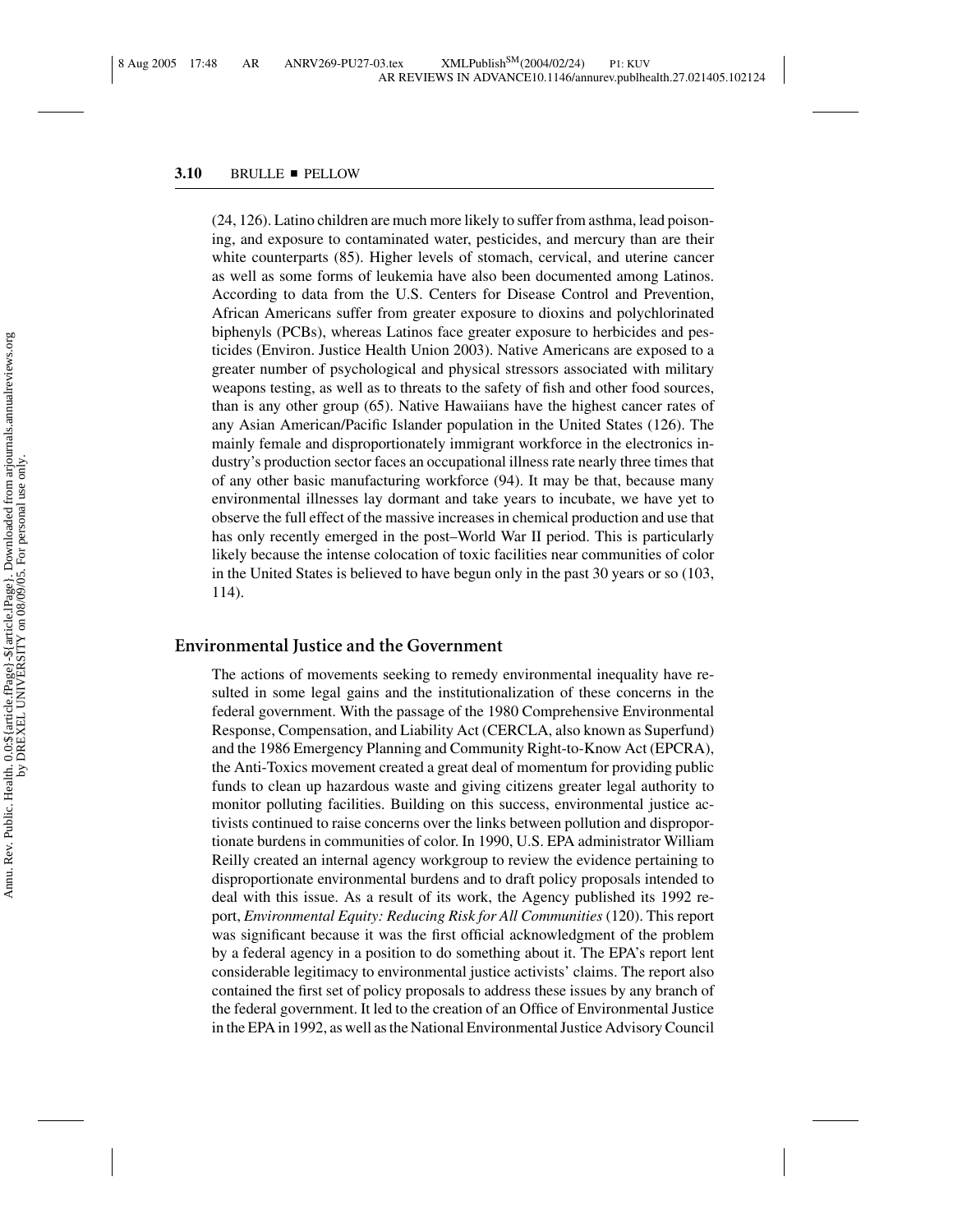(NEJAC) to the EPA. This was followed, in 1994, by President Clinton's signing of Executive Order 12,898, titled "Federal Actions to Address Environmental Justice in Minority Populations and Low-Income Populations." The Order required all federal agencies to take environmental justice consequences into account in their decision making and to identify and address "disproportionately high and adverse human health or environmental effects of its programs, policies, and activities on minority populations and low income populations." At the same time, a number of states have pursued their own efforts to articulate policies addressing environmental injustices (96). Thus the Environmental Justice Movement has succeed at getting the issue of environmental justice into the discourse of environmental protection and embedding it in some significant policies as well.

## **The Realization of Environmental Justice**

The rise of movements seeking environmental justice has had significant impacts in three areas: local politics, litigation, and state/national politics. Without a doubt, it is at the level of local community struggles that the Environmental Justice Movement has had its clearest victories. Although there may be questions about the indirect effects of a particular victory (i.e., displacing a locally unwanted land use onto another community), the movement has had significant influence at the local scale. Some examples include shutting down major incinerators and landfills in Los Angeles and Chicago; preventing polluting operations (such as the chemical plant proposed by Shintech Corporation in Louisiana) from being built or expanded; making improvements and abatements at existing sites (such as the North River Sewage Treatment plant in Harlem, or as a result of good neighbor agreements between community members and polluting facilities, such as that between residents of Crockett, California, and Unocal); and securing relocations and/or buyouts for residents in polluted areas (which occurred at Love Canal, New York; Times Beach, Missouri; and Norco, Louisiana). If all politics is local, then the Environmental Justice Movement has certainly been successful at engaging environmental justice politics where it matters most. People in the communities mentioned above and across the United States have directly benefited from the power of the movement to focus its strength and energy in a local context, a definable space. These social movements have made it extremely difficult for firms to locate incinerators, landfills, and related LULUs anywhere in the nation without a political struggle. Efforts to expand existing polluting facilities now face considerable controversy (93).

The litigated cases emerging from environmental injustice conflicts in communities have produced a much-less-promising record than activists had hoped for (55, 73). As early as 1979, lawyers began pursuing cases based on claims of racial discrimination in environmental decision making. Beginning in 1994, lawyers representing environmental justice advocates attempted to prevent the siting of polluting facilities, or to close existing polluting facilities, in minority communities based on an application of Title VI of the Civil Rights Act [which makes it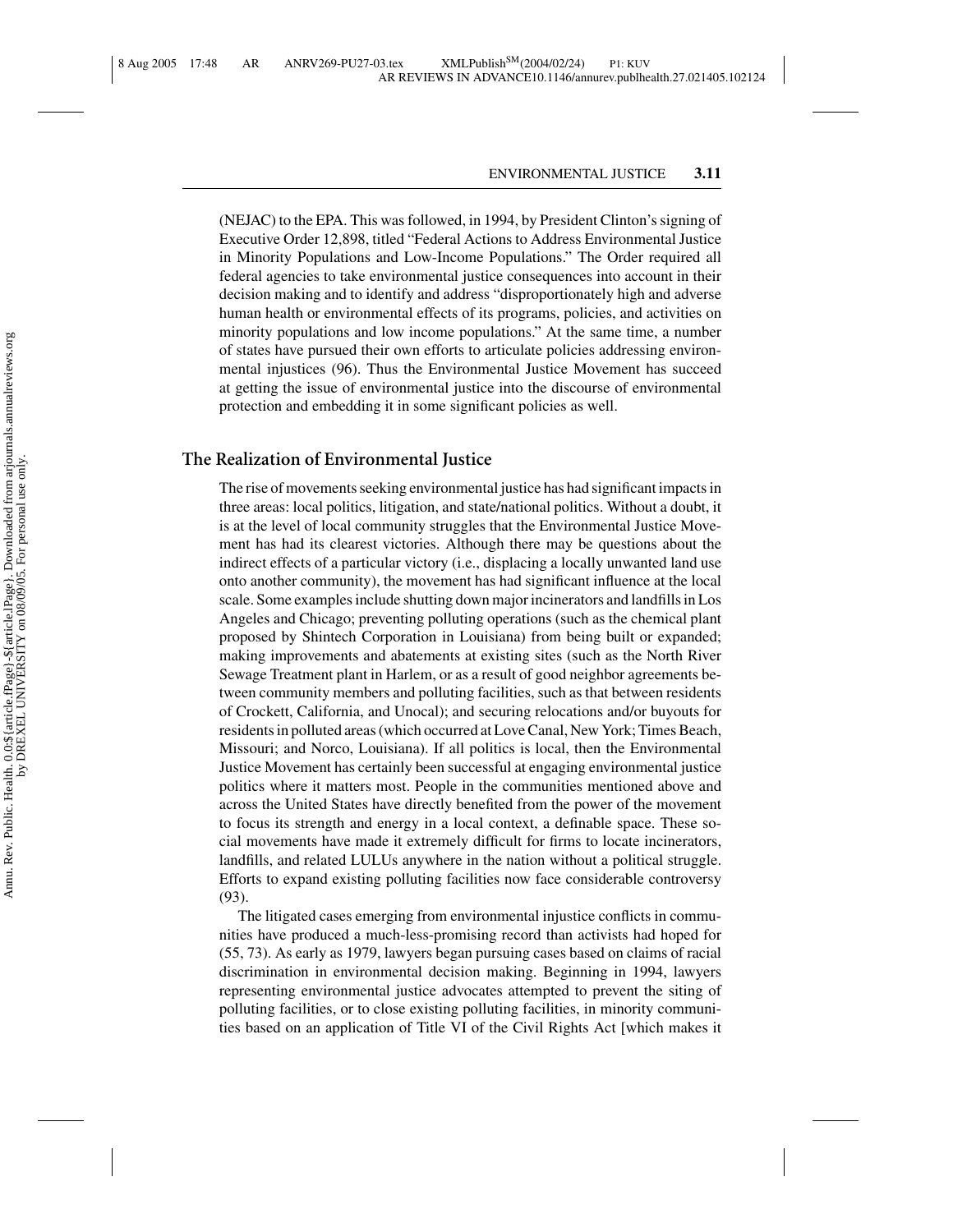# **3.12** BRULLE ■ PELLOW

illegal for institutions receiving federal funds to discriminate on the basis of race (among other factors) and allows plaintiffs to bring discrimination claims based on statistical weight and trends, rather than on the basis of intent or animus]. However, the courts have systematically refused to prohibit government actions based on Title VI without direct evidence of a discriminatory intent. Administrative relief via the EPA has also been limited (119). Since 1994, when the EPA began accepting Title VI complaints, more than 110 have been filed and none has been resolved. Only one federal agency has thus far invoked environmental justice to protect a community in a major decision. In May 2001, the Nuclear Regulatory Commission denied a permit for a uranium enrichment plant in Louisiana (Louisiana Energy Services case), citing its findings that environmental justice issues had been ignored.

At the national level, the environmental justice movements have succeeded in capturing the attention of high-level elected officials. Most prominent among these successes was President Clinton's signing of Executive Order 12,898, which, as noted earlier, mandated all federal agencies to ensure environmental justice in their operations. Less visible are more modest and perhaps more meaningful victories. These include the support of the Congressional Black Caucus, which has one of the strongest environmental voting records of all groups in the U.S. congress (81), and the passage (or expected passage) of environmental justice laws and rules in states including Massachusetts (29), Florida (86), and California (63). More problematic are the participatory schemes that the EPA hatched during the 1990s to address environmental justice demands. The EPA chartered the National Environmental Justice Advisory Council (NEJAC) to provide advice and oversight of its environmental justice activities. As much as activists and scholars would like to celebrate the development of the council and other high-level advisory committees and task forces as an acknowledgment of the issue by decision makers, these entities are so rife with problems (lack of political power, inequalities among participants, a drain of energy away from grassroots issues) that they have born little fruit. Even the much-celebrated Executive Order on environmental justice has had a very limited impact (71). As noted in March 2004 by the Inspector General of the EPA (121), the agency is not doing an effective job enforcing environmental justice. Among other problems, the Inspector General noted that the EPA has no strategic plans, goals, or performance measurements designed to advance the intent of this Executive Order.

# **ADDRESSING ENVIRONMENTAL INEQUALITY**

As discussed earlier, environmental inequality is an outcome of social processes. It then follows that social change is required to realize environmental justice. Specifically, to deal effectively with health disparities it will be necessary to address the underlying social determinants of environmental inequality (48). Thus, to realize an ecologically just and sustainable society, the environmental justice movement has focused on three distinct social innovations.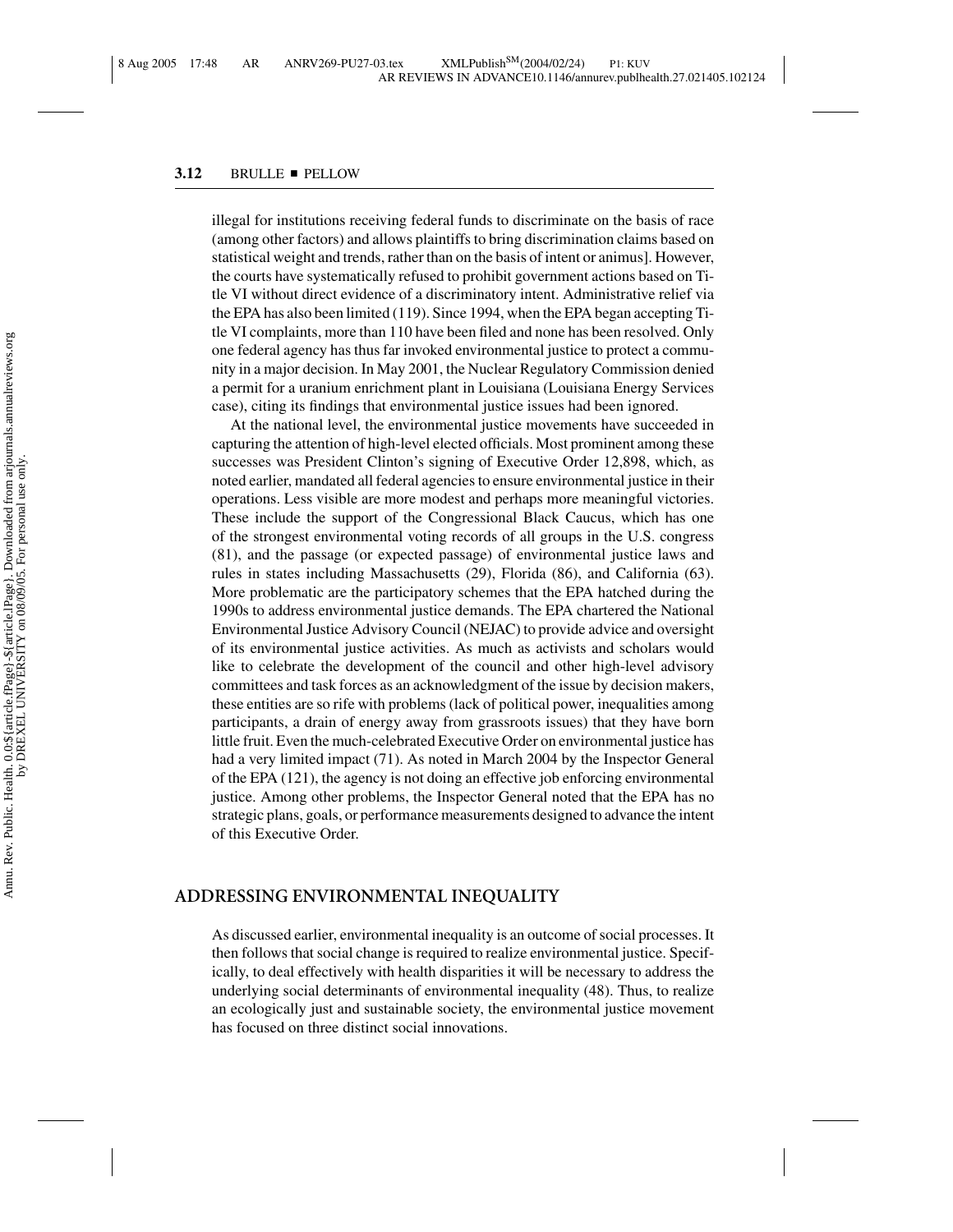## **Implementation of Democratic Science**

Through numerous participatory research ventures and the emergence of lay experts on a host of environmental issues, environmental justice groups, in cooperation with a number of scholars, have adopted a community-based research strategy known as popular epidemiology (8, 12, 31). Popular epidemiology is a way of democratizing scientific practices associated with documentation, analysis, and reporting of public health outcomes. That is, activists work with scientific professionals to coproduce new knowledge and therefore challenge the institutional barriers to their cooperation and to the idea of broadening the definition of the term expert. Many environmental justice activists view traditional "objective" science as a systematically disempowering discipline and practice rooted in Western Enlightenment concepts that tend to separate human beings and cultures from nature in a way that ignores the importance of non-European peoples' contributions to knowledge and environmental sustainability. By creating a technocratic value-neutral discourse, Western science removes moral considerations from public policy formulations and serves to silence the community. This "scientization of politics" (59, p. 68) serves to delegitimate the voices of those who do not speak the specialized languages of science. Citizens are reduced to the status of a population to be managed. Rather than accepting scientific research as an independent and objective activity, the environmental justice movement has adopted a model of science as embedded in particular social structures, and thus reflective of existing power structures and interests (8). Therefore, members of the community are recognized as possessing expert knowledge about local conditions and as being capable of performing scientific research. In addition, in this type of scientific practice, the local community in the form of citizens' groups provides the civil will and intelligence that animates scientific inquiry. The individual expert's role as omnipotent seer is replaced by that of many contributors to a larger body of community-based knowledge used for self-determination. Thus popular epidemiology can be seen as the development of a form of "democratic science," i.e., a science "that is cognitively accessible and politically accountable to nonprofessional publics" (13, p. ix).

# **Precautionary Principle**

The environmental justice movement has been at the forefront of advocacy for the adoption of the Precautionary Principle as the governing framework for how society addresses environmental risks. Communities living in areas that are inundated with toxic pollution are often unwilling to wait years until all of the scientific studies are completed for proof that their health has been adversely impacted. Rather than presuming that specific chemicals or production processes are safe until data and research prove they are hazardous to human health (a public health version of "innocent until proven guilty"), and thus allowing scientific uncertainty to delay action, the Precautionary Principle shifts the burden of proof to the producers to show an absence of harm (83). Under this paradigm, there is no requirement for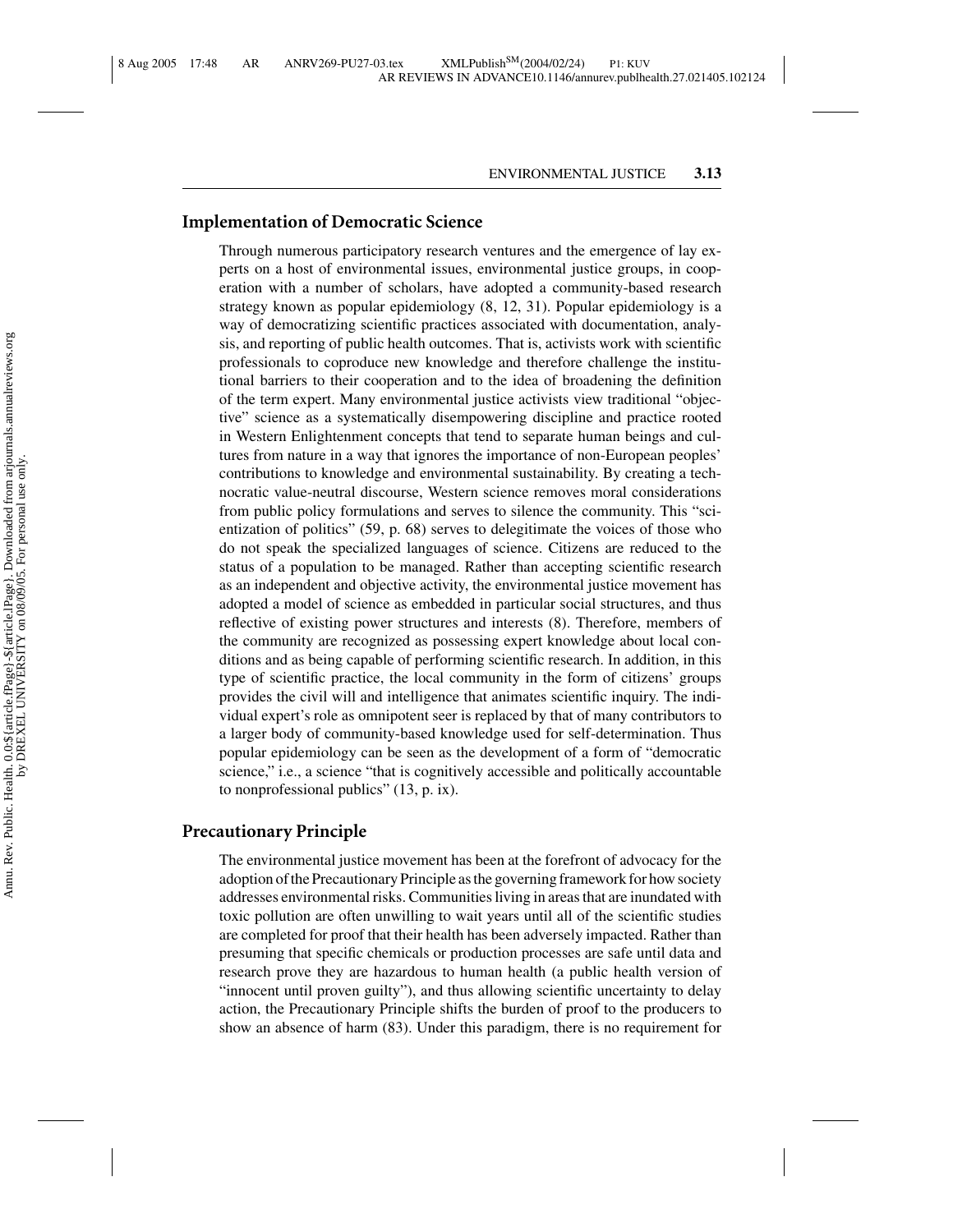#### 3.14 BRULLE PELLOW

absolute proof that one or more chemicals cause certain diseases. If there is reason to believe that harm is associated with a particular substance or group of substances, communities can argue for its temporary elimination from production and use. Increasingly, this approach is being advocated by scientists and has resulted in some recent legislation, such as the Massachusetts Toxic Use Reduction Act, and the adoption of the Precautionary Principle by the San Francisco Board of Supervisors, the European Commission, and institutions in Germany, Sweden, Australia, Scotland, and Norway.

#### **National and International Policy Changes**

The environmental justice movement seeks to create a number of governmental policy changes to address a broad range of practices, such as housing segregation, transportation policies, and energy policy, that systematically create and maintain environmental inequality. Environmental justice movement leaders consider these policy changes critical to reducing environmental inequality and health disparities. As noted by House & Williams (62) "the reduction of socioeconomic and racial/ethnic disparities in health depends most on social changes and public policies that reduce disparities in socioeconomic and racial/ethnic status or, more exactly, ensure that all citizens live under conditions that protect against disease and promote health" (p. 117). To realize this social arrangement, the environmental movement has created a number of innovative practices in the areas of food supply, local environmental restoration activities, public health programs, and pollution reduction. These efforts converge in urban areas where activists have made significant gains at achieving local control over community resources and instituting innovative governance practices that allow for greater community autonomy and meaningful political participation (56, 57, 76, 110).

# **RESEARCH IS NEEDED TO DEVELOP A FURTHER UNDERSTANDING OF HEALTH AND ENVIRONMENTAL INEQUALITY**

As this review has shown, scholars have amassed a considerable volume of studies regarding (*a*) the nature of health disparities in the United States and (*b*) the nature of environmental inequality and the movements that seek environmental justice. However, these literatures are limited in their scope for a number of reasons. First, the literature on the role of SES, race, and health has identified community characteristics as a significant factor in the creation and maintenance of health disparities. However, the role of exposures to toxic pollution on community health is nearly absent from this literature, except for an occasional acknowledgment that research on the topic is sorely lacking (126). This lack is significant because it is well established that residential segregation is a major mechanism contributing to environmental inequality (19, 21), poverty (74), and health disparities (127)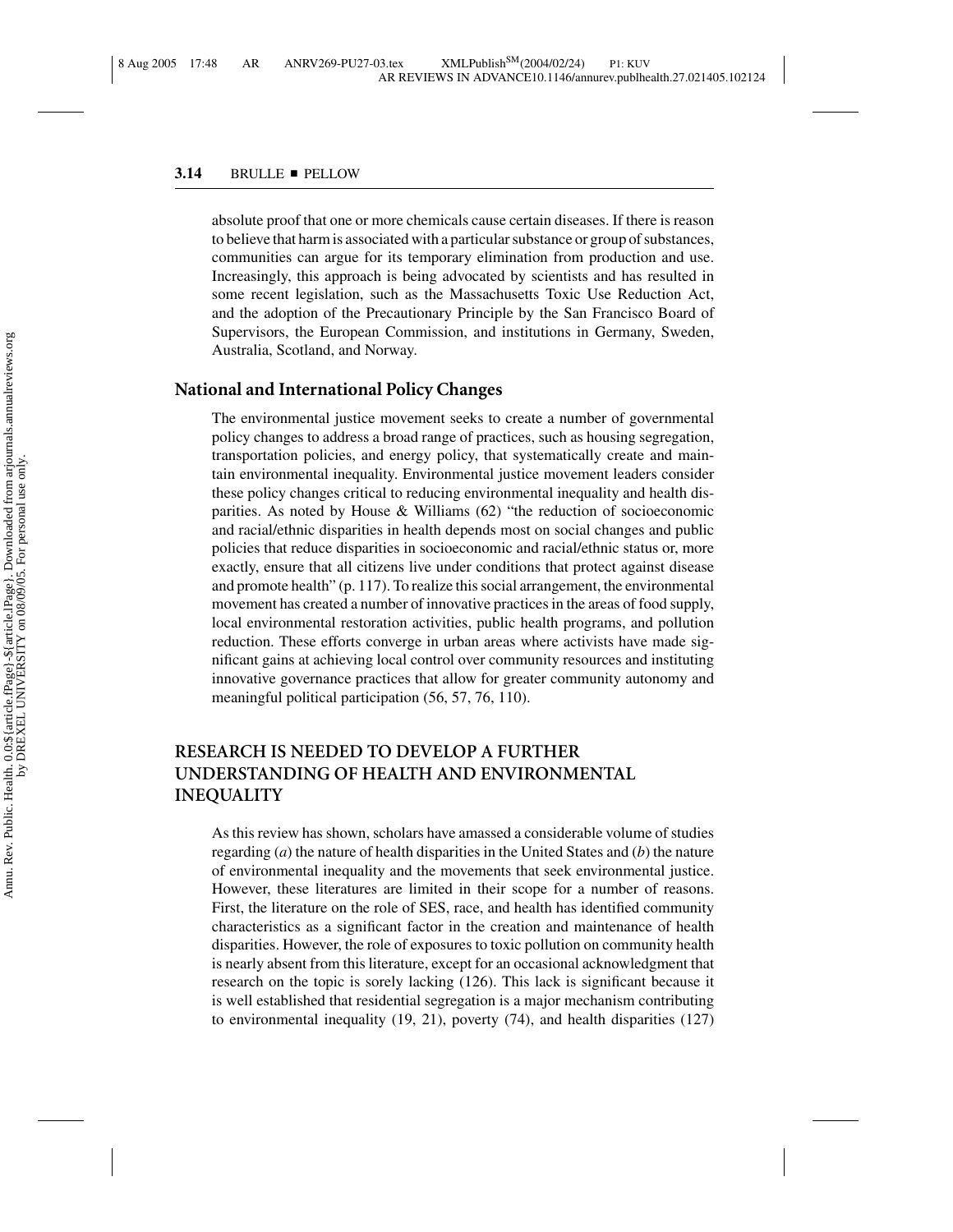in the United States. Thus it is highly likely that the stark spatial distribution of environmental disamenities in society would also produce health disparities. We therefore maintain that to prevent environmentally related health problems and to address environmental inequality, an understanding of how both social and environmental factors influence health is necessary. Thus there is a critical need to integrate research on the impacts of environmental inequality and exposure to environmental pollution into existing studies of community health and health disparities (87). This next stage of research on health disparities must address the fragmented nature of existing knowledge by testing a conceptual-empirical model that includes social and environmental factors and investigates their effects, individual and joint, on general and specific health outcomes. This oversight is compounded by the general lack of research on the environmental health gap, the impact of environmental pollution and related factors on public health (37, 38, 64, 126). Given the rising concerns that exposure to industrial pollutants is correlated with increasing cancer and asthma rates and myriad neurological and developmental disorders (including mental retardation and autism), this should be a major focus in the public health research agenda.

Second, regarding the literature on environmental inequality, although the race versus class debate has produced exceptional methodological advances in the study of environmental racism/inequality  $(1, 2, 6, 8, 36, 80)$ , it has missed the larger picture. The distribution of environmental harm does involve, and has always involved, both race and class (42). The social production of environmental inequality cannot be understood through a singularly focused framework that emphasizes one form of inequality to the exclusion of others. Environmental injustices impact human beings unequally along lines of race, gender, class, and nation, so an overemphasis on any one of these factors will dilute the explanatory power of any analytical approach and weaken any effort at serious theory building.

Third, much of the environmental inequality literature fails to employ the theoretical perspectives and research methods developed in the literatures of sociology, history, and ethnic studies. Recently, critical and scholarly analyses of environmental justice have been undertaken in a number of areas, including the impacts of various strategies employed by environmental justice organizations (89, 99); the nature of this social movement's discourse and its impacts on the efficacy of the environmental movement (7, 43, 51, 84); the governance structure of the environmental justice movement (15); the role of globalization and the distribution of environmental inequality on a global scale (44, 50, 91); and the relationship and impact of foundation funding on the environmental justice movements (16, 43). It is important to build more significant links between research on environmental justice and the theoretical and empirical sociological literatures on social movements and environmental sociology to advance our understanding of the origins of and responses to environmental inequality.

Fourth and finally, although the literature on environmental inequality recognizes that health and environmental protection will be improved though a combination of better science and politics (64), unfortunately much of the analysis of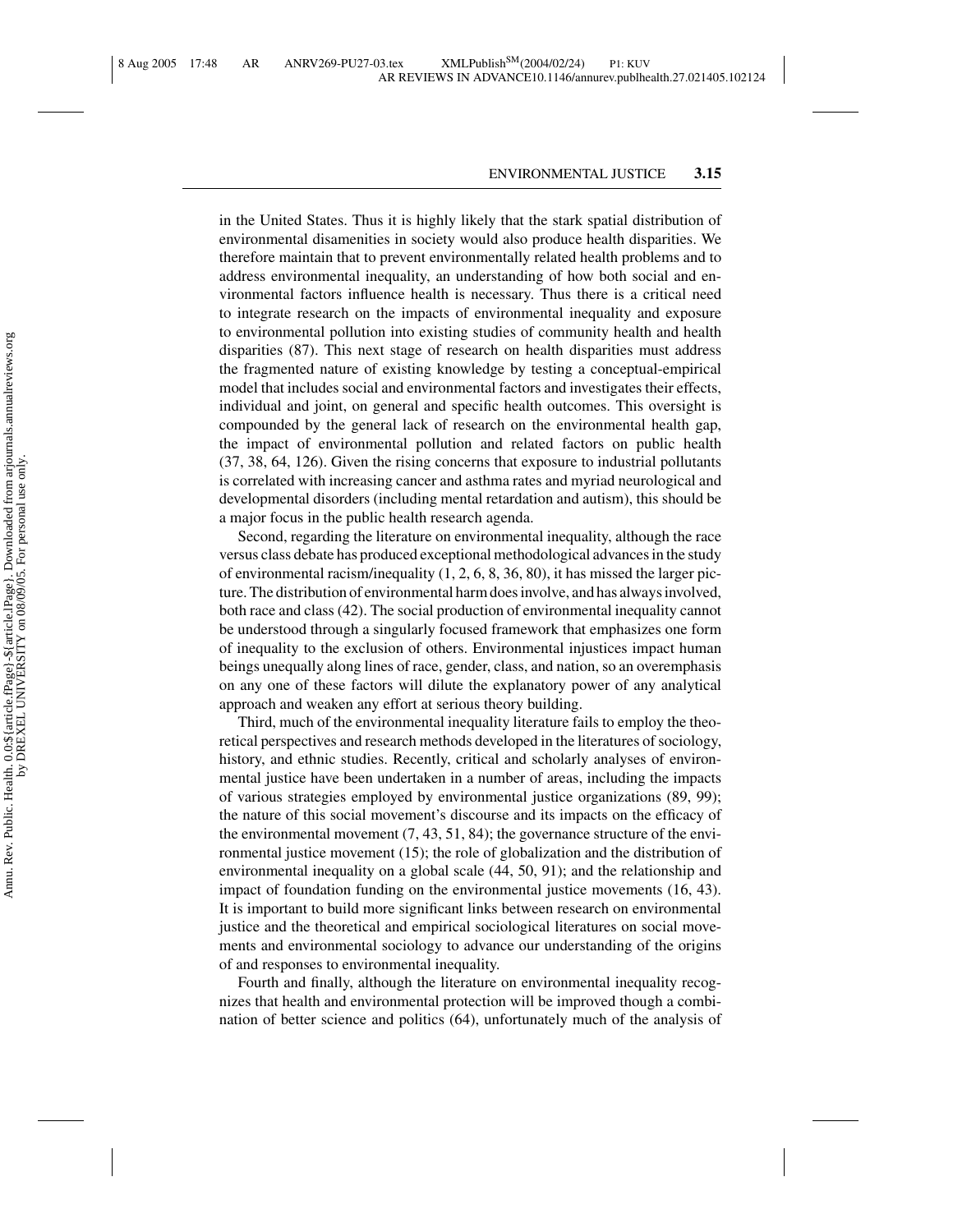#### 3.16 BRULLE PELLOW

environmental justice tends to lack a critical component. For the most part, the literature is not only uncritical of the environmental justice movement, but often quite celebratory. As a result, only a few scholars have asked how effective the movement has been at achieving its basic goals. Although further documentation of environmental injustices continues to teach us a great deal about how environmental inequalities develop and what impact they exert on communities, the literature suffers from a lack of attention to the larger question of whether this movement has the efficacy or capacity to achieve its stated goals. Fortunately, this trend is beginning to change. Whether as researchers or as advocates, ultimately we all hope for the reduction of environmental inequality and the improvement of public and environmental health for the general population.

#### **ACKNOWLEDGMENT**

The authors thank Dr. Paul Mohai for his comments and suggestions. He greatly improved the quality of this review.

# **The** *Annual Review of Public Health* **is online at http:/publhealth.annualreviews.org**

## **LITERATURE CITED**

- 1. Agyeman J, Bullard RD, Evans B. 2003. Joined-up thinking: bringing together sustainability, environmental justice and equity. In *Just Sustainabilities: Development in an Unequal World*, ed. J Agyeman, RD Bullard, B Evans, pp. 1–16. Cambridge, MA: MIT
- 2. Agyeman J, Bullard RD, Evans B, eds. 2003. *Just Sustainabilities: Development in an Unequal World*. Cambridge, MA: MIT
- 3. Anderton DL, Anderson AB, Oakes M, Fraser MR. 1994. Environmental equity: the demographics of dumping. *Demography* 31:229–48
- 4. Beck U. 1986. *Risk Society: Towards a New Modernity*. New York: Sage
- 5. Beck U. 1995. *Ecological Enlightenment: Essays on the Politics of the Risk Society*. New York: Humanities
- 6. Been V. 1994. Locally undesirable land uses in minority neighborhoods: disproportionate siting or market dynamics? *Yale Law J.* 103:1383–422
- 7. Benford R. 2005. The half-life of the environmental justice frame: innovation, diffusion, and stagnation. See Pellow & Brulle 2005. In press
- 8. Brown P. 1992. Popular epidemiology and toxic waste contamination: lay and professional ways of knowing. *J. Health Soc. Behav.* 33(3):267–81
- 9. Brown P. 1995. Race, class and environmental health: a review and systemization of the literature. *Environ. Res.* 69:15–30
- 10. Brown P, Mayer B, Zavestoski S, Luebke T, Mandelbaum J, Mccormick S. 2005. The health politics of asthma: environmental justice and collective illness experience. See Pellow & Brulle 2005. In press
- 11. Brown P, Mikkelsen EJ. 1990. *No Safe Place: Toxic Waste, Leukemia, and Community Action*. Berkeley: Univ. Calif. Press
- 12. Brown P, Zavestoski S. 2004. Social movements in health: an introduction. *Sociol. Health Illness* 26(6):679–94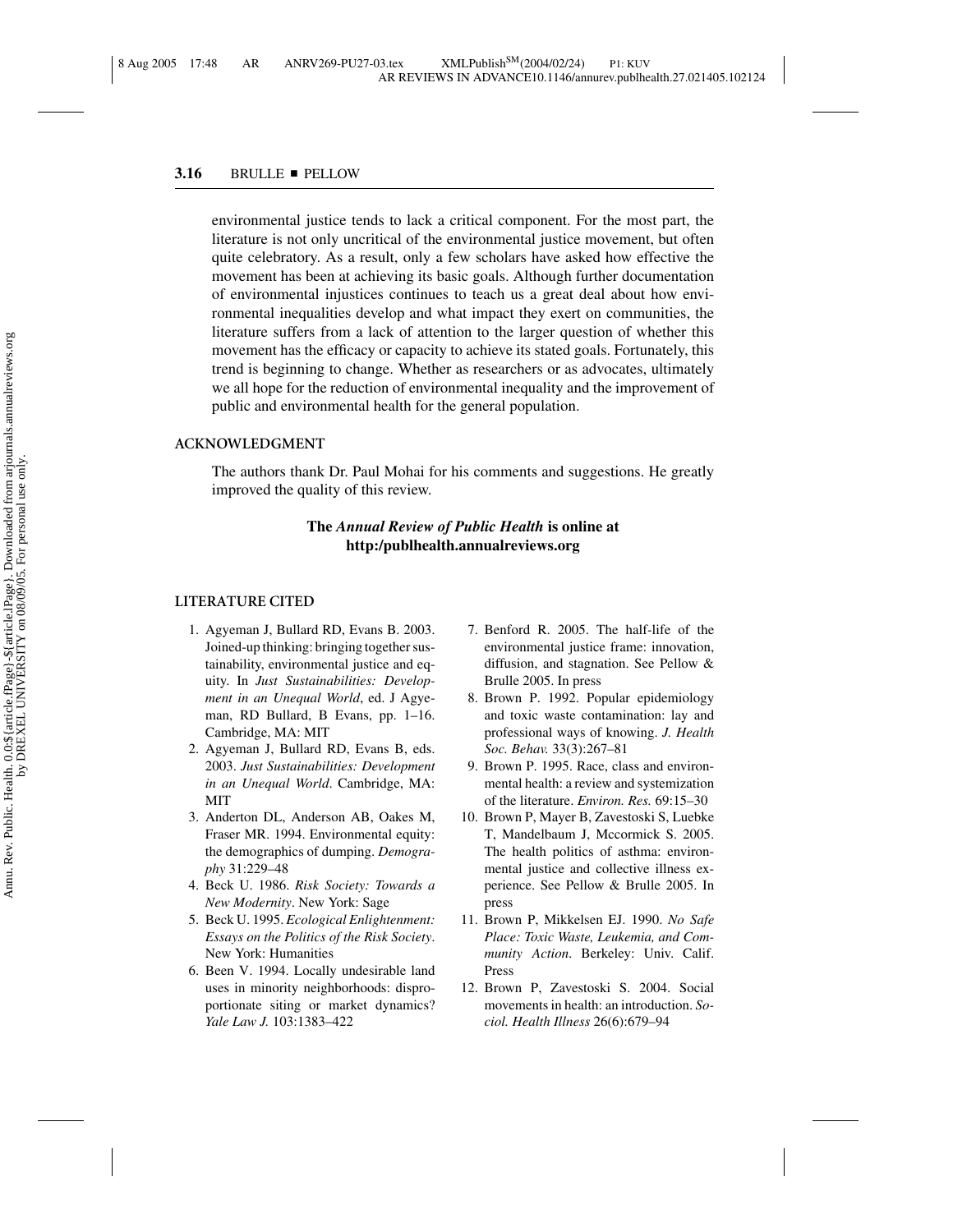- 13. Brown RH. 1998. *Toward a Democratic Science: Scientific Narration and Civic Communication*. New Haven, CT: Yale Univ. Press
- 14. Brulle RJ. 2000. *Agency, Democracy, and Nature: The U.S. Environmental Movement from a Critical Theory Perspective*. Cambridge, MA: MIT
- 15. Brulle RJ, Essoka JD. 2005. Whose environmental justice?: An analysis of the governance structure of environmental justice organizations in the United States. See Pellow & Brulle 2005. In press
- 16. Brulle RJ, Jenkins JC. 2005. Foundations and the environmental movement: priorities, strategies, and impact. In *Foundations for Social Change: Critical Perspectives on Philanthropy and Popular Movements*, ed. D Faber, D McCarthy, pp. 151– 74. New York: Rowman & Littlefield
- 17. Bryant B. 1995. *Environmental Justice: Issues, Policies, and Solutions*. Washington, DC: Island
- 18. Bryant B, Mohai P, eds. 1992. *Race and the Incidence of Environmental Hazards: A Time for Discourse*. Boulder, CO: Westview
- 19. Bullard RD. 1990/2000. *Dumping in Dixie*. Boulder, CO: Westview
- 20. Bullard RD, ed. 1993. *Environmental Racism: Voices from the Grassroots*. Boston: South End
- 21. Bullard RD. 1996. Symposium: the legacy of American apartheid and environmental racism. *St. John's J. Leg. Comment.* 9:445–74
- 22. Bullard RD. 2004. Environment and morality: confronting environmental racism in the United States. *Identities, Conflict and Cohesion Program Paper #8*. New York: United Nations Res. Inst. Soc. Dev.
- 23. Bullard RD, Johnson JS, Torres AO. 2000. *Sprawl City: Race, Politics, and Planning in Atlanta*. Washington, DC: Island
- 24. Bullard RD, Wright B. 1993. The effects of occupational injury, illness and disease on the health status of black Americans. In *Toxic Struggles: The Theory and*

*Practice of Environmental Justice*, ed. R Hofrichter, pp. 153–62. Philadelphia: New Soc.

- 25. Burch WR. 1976. The peregrine falcon and the urban poor: some sociological interrelations. In *Human Ecology: An Environmental Approach*, ed. P Richerson, J McEvoy III, pp. 308–16. North Scituate, MA: Duxbury
- 26. Cable S, Cable C. 1995. *Environmental Problems/Grassroots Solutions: The Politics of Environmental Conflict*. New York: St. Martin
- 27. Camacho DE, ed. 1998. *Environmental Injustices, Political Struggles: Race, Class, and the Environment*.Durham, NC: Duke Univ. Press
- 28. Čapek SM. 1993. The environmental justice frame: a conceptual discussion and application. *Soc. Probl.* 40:5–24
- 29. Carey M. 2001. State sets environmental rules. *Weekend Hamps. Gaz*. Jan. 6–7
- 30. Charles CA. 2003. The dynamics of racial residential segregation. *Annu. Rev. Sociol.* 29:167–207
- 31. Clapp RW. 2002. Popular epidemiology in three contaminated communities. *Ann. Am. Acad. Polit. Soc. Sci.* 584:35–46
- 32. Cole LW, Foster SR. 2001. *From the Ground Up: Environmental Racism and the Rise of the Environmental Justice Movement*. New York: New York Univ. Press
- 33. Collins CA, Williams D. 1999. Segregation and mortality: the deadly effects of racism? *Sociol*. *Forum* 14:495–523
- 34. Diez RA, Merkin SS, Arnett D, Chambless L, Massing M, et al. 2001. Neighborhood of residence and incidence of coronary heart disease. *N. Engl. J. Med.* 345(2):99–106
- 35. Dobson A. 1998. *Justice and the Environment: Conceptions of Environmental Sustainability and Theories of Distributive Justice*. New York: Oxford Univ. Press
- 36. Downey L. 1998. Environmental injustice: Is race or income a better predictor? *Soc*. *Sci. Q.* 79(4):766–78
- 37. Environ. Health Track. Proj. Team. 2001.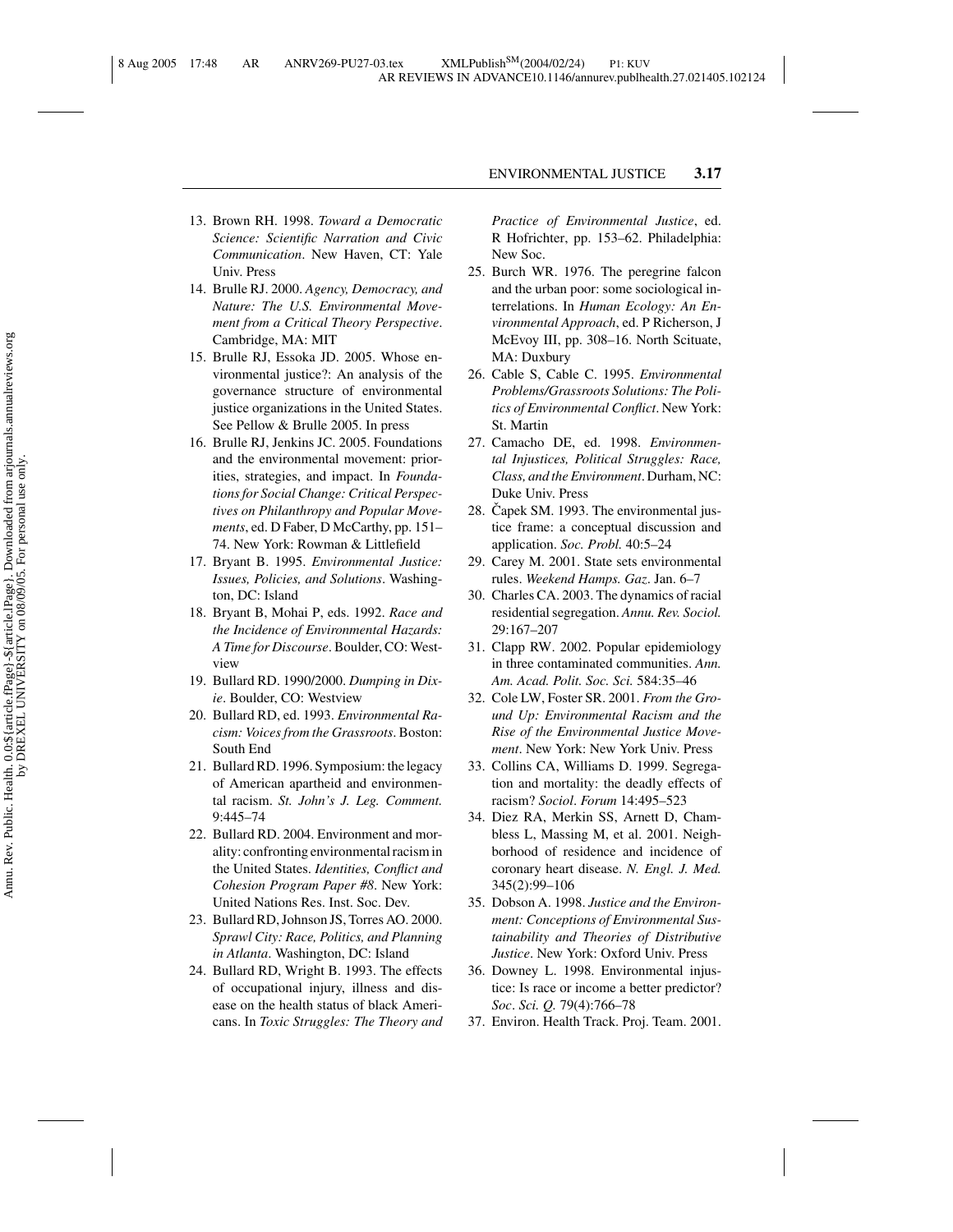#### **3.18** BRULLE ■ PELLOW

*America's Environmental Health Gap: Why the Country Needs a Nationwide Health Tracking Network*. Baltimore, MD: Pew Environ. Health Comm., Johns Hopkins Univ. Sch. Health Policy Manag.

- 38. Environ. Justice Health Union. 2003. Environmental exposure and racial disparities. August. *EJHU Rep.* Environmental Justice Health Union, Oakland, CA. http://www.ejhu.org/disparities.html
- 39. Environ Summit II Handout. 2002. *Environmental Justice Timeline—Milestones.* Oct.
- 40. Evans GW, Kantrowitz E. 2002. Socioeconomic status and health: the potential role of environmental risk exposure. *Annu. Rev. Public Health* 23:303–31
- 41. Faber D, ed. 1998. *The Struggle for Ecological Democracy: Environmental Justice Movements in the United States*. New York: Guilford
- 42. Faber D, Krieg E. 2001. *Unequal Exposure to Ecological Hazards: Environmental Injustices in the Commonwealth of Massachusetts*. Boston: Northeast. Univ.
- 43. Faber D, McCarthy D. 2001. *Green of Another Color: Building Effective Partnerships Between Foundations and the Environmental Justice Movement*. Boston: Northeast. Univ.
- 44. Faber D, McCarthy D. 2003. Neoliberalism, globalization and the struggle for ecological democracy: linking sustainability and environmental justice. In *Just Sustainabilities: Development in an Unequal World*, ed. J Agyeman, RD Bullard, B Evans, pp. 38–63. Cambridge, MA: MIT
- 45. Feagin J, Vera H, Batur P. 2001. *White Racism: The Basics*. Cambridge, UK: Routledge. 2nd ed.
- 46. Fox M, Groupman JD, Burke TA. 2002. Evaluating cumulative risk assessment for environmental justice: a community case study. *Environ. Health Perspect.* 110(2): 203–10
- 47. Freeman MA. 1972. The distribution of

environmental quality. In *Environmental Quality Analysis*, ed. A Kneese, BT Bower, pp. 76–93. Baltimore, MD: Johns Hopkins Univ. Press

- 48. Freudenberg N. 2000. Health promotion in the city: a review of current practice and future prospects in the United States. *Annu. Rev. Public Health* 21:473– 503
- 49. Freudenberg N, Steinsapir C. 1992. Not in our backyards: the grassroots environmental movement. In *The US Environmental Movement, 1970–1990*, ed. R Dunlap, A Mertig, pp. 27–38. Washington, DC: Taylor and Francis
- 50. Frey RS. 2001. The hazardous waste stream in the world system. In *The Environment and Society Reader*, ed. RS Frey, pp. 106–20. Boston: Allyn and Bacon
- 51. Getches D, Pellow DN. 2002. Beyond 'traditional' environmental justice: how large a tent? In *Justice and Natural Resources: Concepts, Strategies, and Applications*, ed. K Mutz, G Bryner, D Kenney, pp. 3–31. Washington, DC: Island
- 52. Gibbs L. 1982. *Love Canal: My Story*. Albany: Univ. N.Y. Press
- 53. Gibbs L. 2002. Citizen activism for environmental health: the growth of a powerful new grassroots health movement. *Ann. Am. Acad. Polit. Soc. Sci.* 584:97– 109
- 54. Goldman LR, Kodoru S. 2001. Chemicals in the environment and developmental toxicity to children: a public health and policy perspective. *Environ. Health Perspect.* 109(9):412–13
- 55. Gordon HD, Harley KI. 2005. Environmental justice and the legal system. See Pellow & Brulle 2005. In press
- 56. Gottlieb R. 1993. *Forcing the Spring: The Transformation of the American Environmental Movement*. Washington, DC: Island
- 57. Gottlieb R. 2001. *Environmentalism Unbound: Exploring New Pathways for Change*. Cambridge, MA: MIT
- 58. Gould KA, Schnaiberg A, Weinberg AS.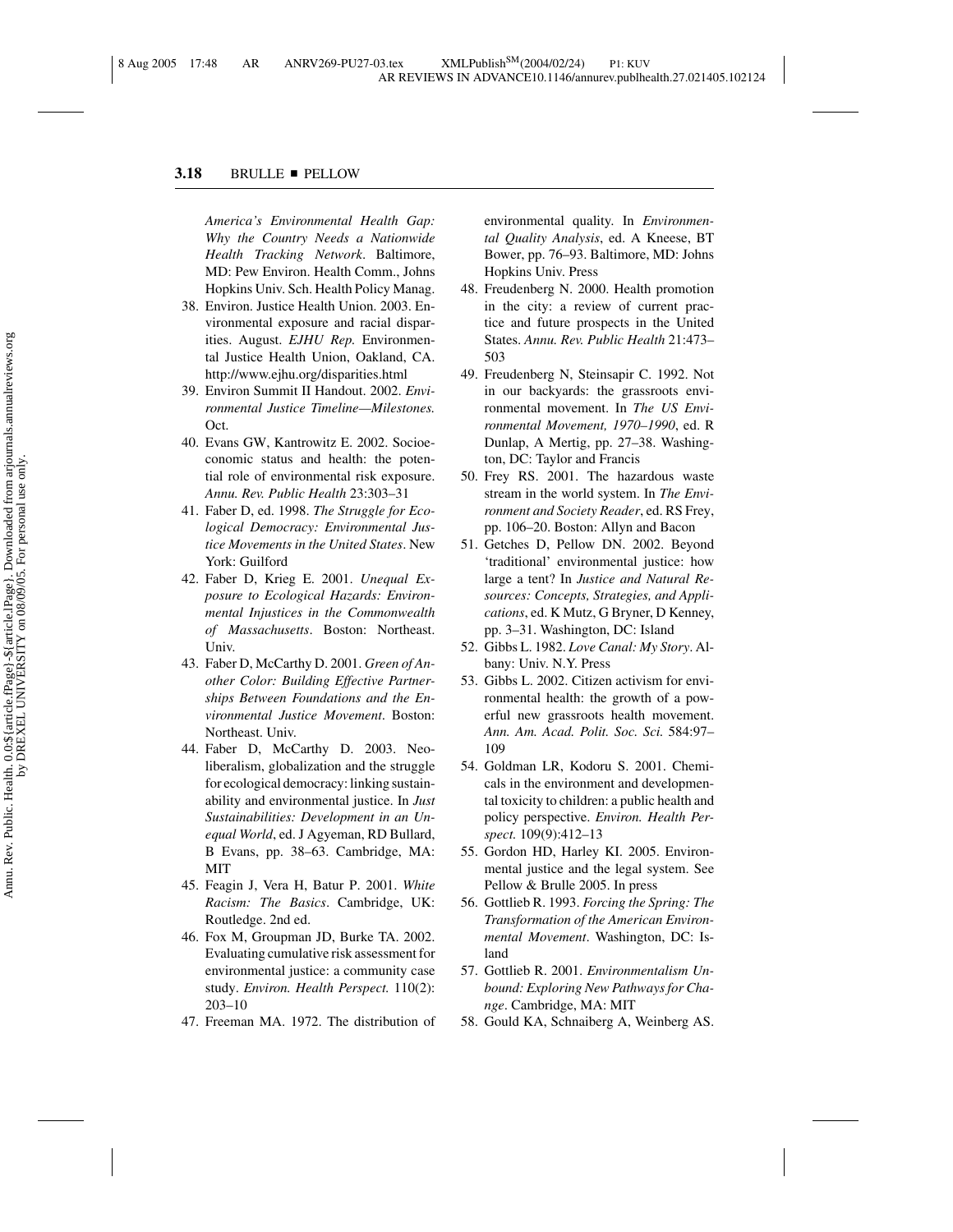1996. *Local Environmental Struggles: Citizen Activism in the Treadmill of Production*. Cambridge, UK: Cambridge Univ. Press

- 59. Habermas J. 1970. *Toward a Rational Society*. Boston: Beacon
- 60. Hofrichter R, ed. 2004. *Health and Social Justice: Politics, Ideology, and Inequity in the Distribution of Disease*. Indianapolis,: Jossey-Bass
- 61. House JS, Lepkowski JM, Kinney JM, Kinney AM, Mero RP, et al. 1994. The social stratification of aging and health. *J. Health Soc. Behav.* 35:213–34
- 62. House JS, Williams DR. 2003. Understanding and reducing socioeconomic and racial/ethnic disparities in health. In *Health and Social Justice, Politics, Ideology, and Inequality in the Distribution of Disease*, ed. R Hofrichter, pp. 89–113. Indianapolis: Jossey-Bass
- 63. Keith LD. 2001. California making environmental justice tenet of air policy. *Assoc. Press.* Dec. 14
- 64. Krieger N. 2003. Does racism harm health? Did child abuse exist before 1962? On explicit questions, critical science, and current controversies: an ecosocial perspective. *Am. J. Public Health* 93(2):194– 99
- 65. LaDuke W. 1999. *All Our Relations: Native Struggles for Land and Life*. Cambridge, MA: South End
- 66. Landrine H, Klonoff EA. 1996. The schedule of racist events: a measure of racial discrimination and a study of its negative physical and mental health consequences. *J. Black Psychol.* 22(2):144– 68
- 67. Lantz PM, House JS, Lepkowski JM, Williams DR, Mero RP, Chen J. 1998. Socioeconomic factors, health behaviors, and mortality. *J. Am. Med. Assoc*. 279: 1703–8
- 68. Lantz PM, Lynch JW, House JS, Lepkowski MJ, Mero RP, et al. 2001. Socioeconomic disparities in health change in a longitudinal study of U.S. adults: the role

of health risk behaviors. *Soc. Sci. Med.* 53(1):29–40

- 69. Lave LB, Seskin EP. 1970. Air pollution and human health. *Science* 169:723– 33
- 70. LaVeist T. 2003. Racial segregation and longevity among African-Americans: an individual-level analysis. *Health Serv. Res.* 38(6):1719–33
- 71. Lazaroff C. 2000. *Environ. News Serv.* Feb. 11
- 72. Levine A. 1982. *Love Canal: Science, Politics, and People*. Lexington, MA: Lexington Books
- 73. Mahoney VP. 2000. Environmental justice: from partial victories to complete solutions. *Cardozo Law Rev.* 21:361– 414
- 74. Massey DS, Denton NA. 1993. *American Apartheid: Segregation and the Making of the Underclass*.Cambridge, MA: Harvard Univ. Press
- 75. McCally M. 2002. Social policy and social movements: medical activism and environmental health. *Ann. Am. Acad. Polit. Soc. Sci.* 584:145–58
- 76. Medoff P, Sklar H. 1994. *Streets of Hope: The Fall and Rise of an Urban Neighborhood*. Boston, MA: South End
- 77. Melosi MV. 1981. *Garbage in the Cities: Refuse, Reform, and the Environment, 1880–1980*. College Station: Tex. A&M Univ. Press
- 78. Mirowsky J, Ross CE, Reynolds J. 2000. Links between social status and health status. In *Handbook of Medical Sociology*, ed. CE Bird, P Conrad, AM Fremont, pp. 47–67. Saddle River, NJ: Prentice-Hall. 5th ed.
- 79. Mohai P. 1996. Environmental justice or analytic justice? *Soc*. *Sci. Q.* 77:500– 7
- 80. Mohai P, Bryant B. 1992. Environmental racism reviewing the evidence. In *Race and the Incidence of Environmental Hazards: A Time for Discourse*, ed. B Bryant, P Mohai, pp. 163–76. Boulder, CO: Westview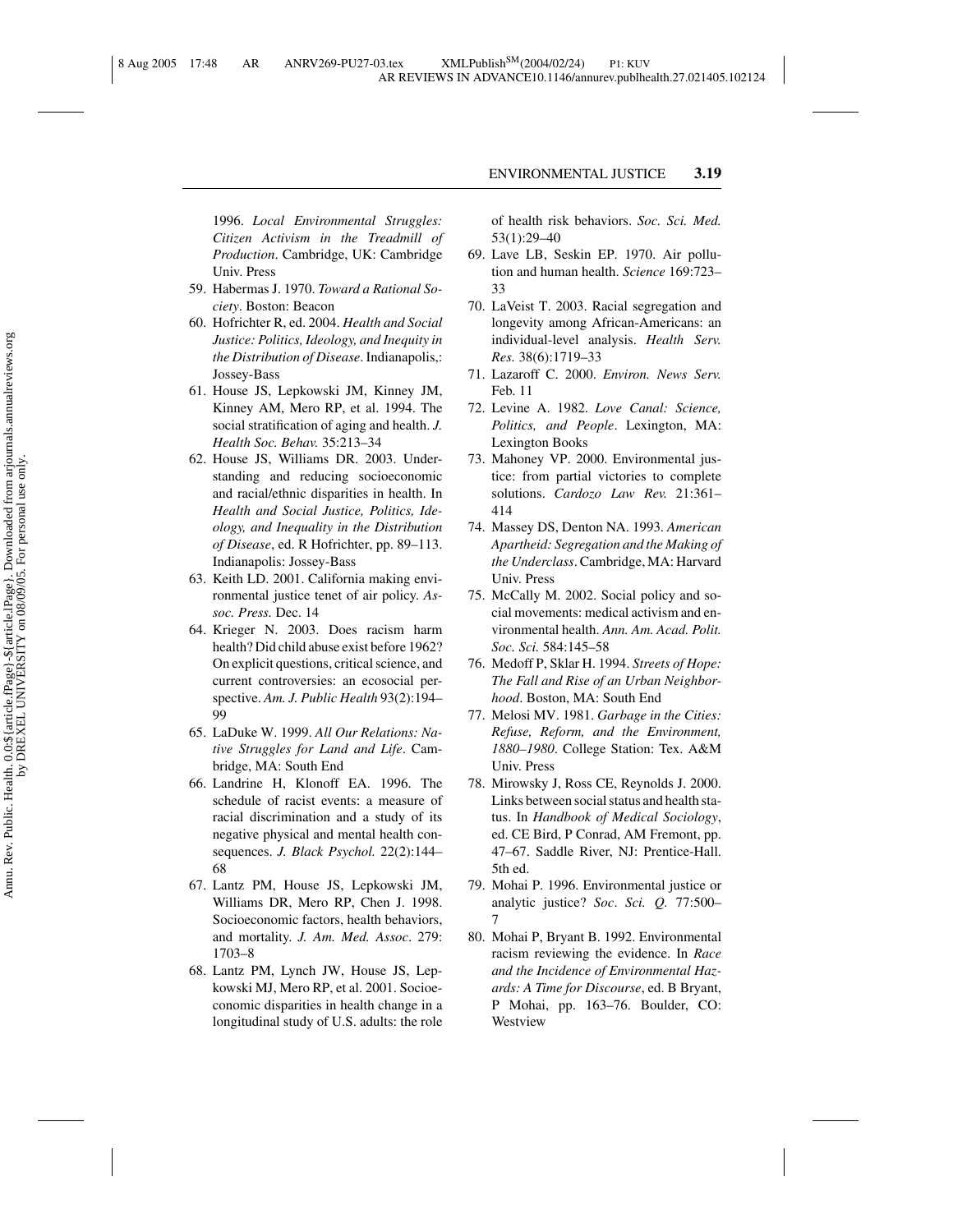#### **3.20** BRULLE ■ PELLOW

- 81. Mohai P, Kershner D. 2002. Race and environmental voting in the U.S. congress. *Soc. Sci. Q.* 83:167–89
- 82. Morello-Frosch R, Pastor M, Porras C, Sadd J. 2002. Environmental justice and regional inequality in Southern California: implications for future research. *Environ. Health Perspect.* 110(2):149– 54
- 83. Morello-Frosch R, Pastor M, Sadd J. 2002. Integrating environmental justice and the precautionary principle in research and policy making: the case of ambient air toxics exposures and health risks among schoolchildren in Los Angeles. *Ann. Am. Acad. Polit. Soc. Sci.* 584:47– 68
- 84. Mutz KM, Bryner GC, Kinney DS. 2002. *Justice and Natural Resources: Concepts, Strategies, and Applications*. Washington, DC: Island
- 85. Nat. Resour. Def. Counc. 2004. *Hidden Danger: Environmental Health Threats in the Latino Community*. New York: NRDC
- 86. Nicholson-Choice M. 2000. The many faces of environmental justice. *Fla. Bar J.* 74:5–50
- 87. Northridge ME, Stover GN, Rosenthal JE, Sherard D. 2003. Environmental equity and health: understanding complexity and moving forward. *Am. J. Public Health* 93(2):209–14
- 88. Pastor M, Sadd J, Hipp J. 2001. Which came first? Toxic facilities, minority move-in, and environmental justice. *J. Urban Aff.* 23:1–21
- 89. Pellow DN. 1999. Framing emerging environmental tactics: mobilizing consensus, demobilizing conflict. *Sociol. Forum* 14:659–83
- 90. Pellow DN. 2000. Environmental inequality formation: toward a theory of environmental injustice. *Am. Behav. Sci.* 43:581– 601
- 91. Pellow DN. 2001. Environmental justice and the political process: movements, corporations, and the state. *Sociol. Q.* 42:47– 67
- 92. Pellow DN. 2002. *Garbage Wars: The Struggle for Environmental Justice in Chicago*. Cambridge, MA: MIT
- 93. Pellow DN, Brulle RJ, eds. 2005. *Power, Justice, and the Environment: A Critical Appraisal of the Environmental Justice Movement*. Cambridge, MA: MIT
- 94. Pellow DN, Park L. 2002. *Environmental injustice, communities of color, and the emergence of Silicon Valley*. Presented at the Annu. Meet. Am. Sociol. Assoc., Chicago
- 95. Pellow DN, Park L. 2002. *The Silicon Valley of Dreams: Environmental Injustice, Immigrant Workers and the High-Tech Global Economy*. New York: NYU Press
- 96. Ringquist EJ. 2003. Environmental justice: normative concerns and empirical evidence. In *Environmental Policy: New Directions for the 21st Century*, ed. NJ Vig, ME Kraft, pp. 249–73. Washington, DC: Congress. Q. 5th ed.
- 97. Ringquist EJ. 2005. Assessing evidence of environmental inequities: a metaanalysis. *J. Policy Anal. Manag.* 24(2): 223–47
- 98. Robert SA. 1999. Socioeconomic position and health: the independent contribution of community socioeconomic context. *Annu. Rev. Sociol.* 25:489–516
- 99. Roberts T, Toffolon-Weiss M. 2001. *Chronicles from the Environmental Justice Frontline*. Cambridge, UK: Cambridge Univ. Press
- 100. Robinson J. 1991. *Toil and Toxics: Workplace Struggles and Political Strategies for Occupational Health*. Berkeley: Univ. Calif. Press
- 101. Rosen G. 1958. *A History of Public Health*. Baltimore: John Hopkins Univ. Press
- 102. Ryn M, Fu S. 2003. Paved with good intentions: Do public health and human service providers contribute to racial/ethnic disparities in health? *Am*. *J. Public Health* 93(2):248–55
- 103. Saha R, Mohai P. 2003. *Historical*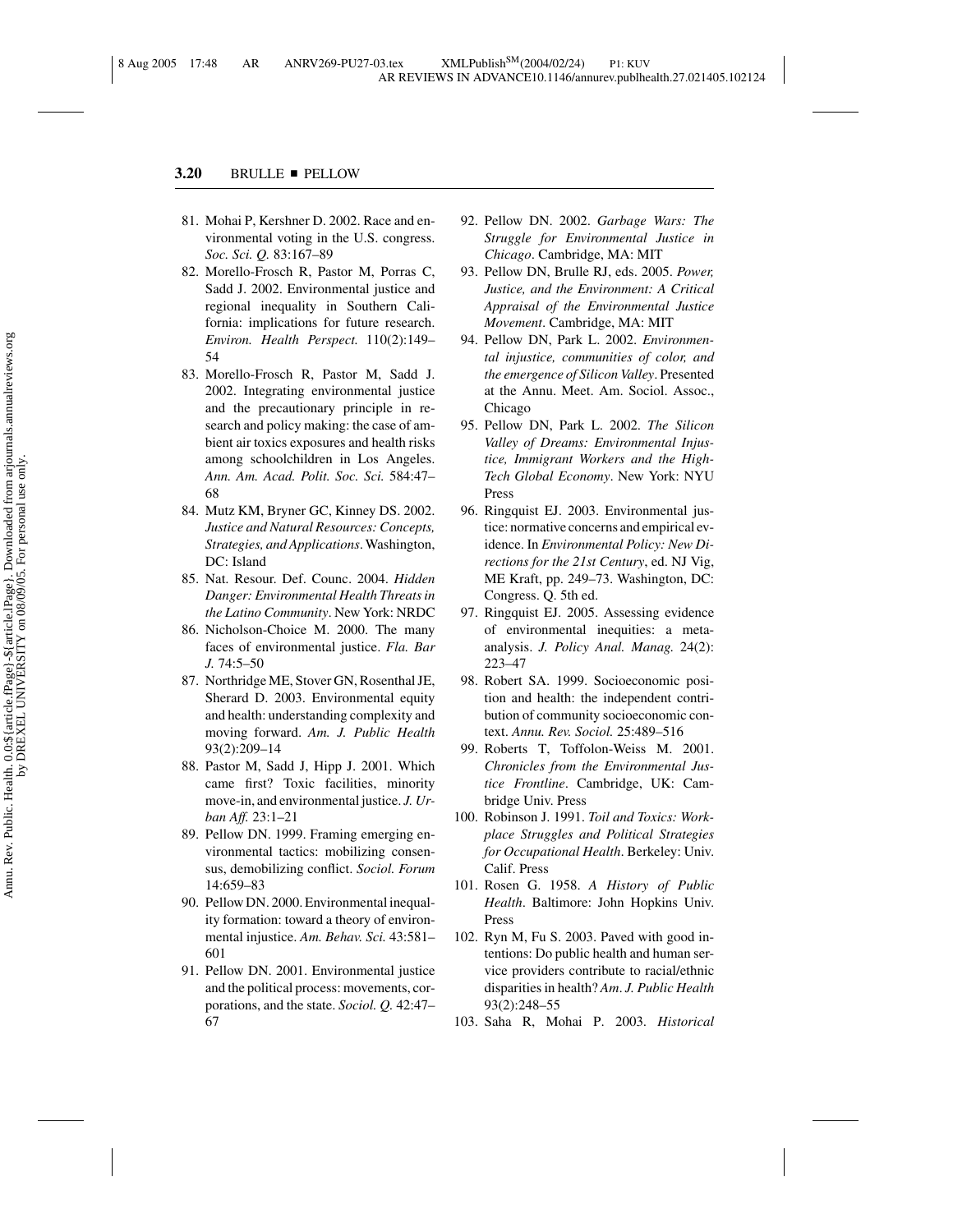*context and the siting of hazardous waste facilities: understanding temporal patterns in discriminatory siting in Michigan.* Presented at the Annu. Meet. Am. Sociol. Assoc., Atlanta

- 104. Sampson RJ, Morenoff JD, Gannon RT. 2002. Assessing "neighborhood effects": social processes and new directions in research. *Annu. Rev. Sociol.* 28:443– 78
- 105. Schlosberg D. 1998. *Environmental Justice and the New Pluralism: The Challenge of Difference in Environmentalism*. New York: Oxford Univ. Press
- 106. Schnaiberg A. 1980. *The Environment: From Surplus to Scarcity*. New York: Oxford Univ. Press
- 107. Schnaiberg A, Gould K. 1994. *Environment and Society: The Enduring Conflict*. New York: St. Martin
- 108. Schwab J. 1994. *Deeper Shades of Green: The Rise of Blue-Collar and Minority Environmentalism in America*. San Francisco: Sierra Club
- 109. Shabecoff P. 1990. *Earth Rising: American Environmentalism in the 21st Century*. Washington, DC: Island
- 110. Shutkin W. 2001. *The Land That Could Be*. Cambridge, MA: MIT
- 111. Stradling D. 1999. *Smokestacks and Progressives: Environmentalists, Engineers, and Air Quality in America, 1881– 1951*. Baltimore: Johns Hopkins Univ. Press
- 112. Szasz A. 1994. *Ecopopulism: Toxic Waste and the Movement for Environmental Justice*. Minneapolis: Univ. Minn. Press
- 113. Szasz A, Meuser M. 1997. Environmental inequalities: literature review and proposals for new directions in research and theory. *Curr. Sociol.* 45(3):99–120
- 114. Szasz A, Meuser M. 2000. Unintended, inexorable: the production of environmental inequalities in Santa Clara County, California. *Am. Behav. Sci.* 43(4):602– 32
- 115. Tarr J. 1996. *The Search for the Ultimate Sink: Urban Pollution in Histori-*

*cal Perspective*. Akron, OH: Univ. Akron Press

- 116. Taylor D. 1993. Minority environmentalism in Britain. *Qual. Sociol.* 16:263– 95
- 117. Taylor D. 2000. The rise of the environmental justice paradigm: injustice framing and the social construction of environmental discourses. *Am. Behav. Sci.* 43(4):508–80
- 118. United Church of Christ. 1987. *Toxic Wastes and Race in the United States*. New York: United Church Christ Comm. Racial Justice
- 119. United States Comm. Civil Rights, Off. Gen. Couns. 2003. Not in my backyard: Executive Order 12,898 and Title VI as tools for achieving environmental justice. *Draft Rep. Comm. View*, Sept. 4. Washington, DC
- 120. United States Environ. Prot. Agency. 1992. *Environmental Equity: Reducing Risks for All Communities*. Washington, DC: U.S. Environ. Prot. Agency
- 121. United States Environ. Prot. Agency. 2004. *EPA Needs to Consistently Implement the Intent of the Executive Order on Environmental Justice*. March 2004. Washington, DC: EPA Off. Insp. Gen. Eval. Rep.
- 122. United States Gen. Account. Off. 1983. *Siting of Hazardous Waste Landfills and Their Correlation with Racial and Economic Status of Surrounding Communities*. Washington, DC: Gov. Print. Off.
- 123. United States Inst. Med. 1999. *Toward Environmental Justice: Research, Education, and Health Policy Needs*. Washington, DC: Natl. Acad. Press
- 124. Wagstaff A, Doorslaer E. 2000. Income inequality and health: What does the literature tell us?. *Annu. Rev. Public Health* 21:543–67
- 125. Washington SH. 2005. *Packing Them In: An Archaeology of Environmental Racism in Chicago, 1865–1954*. New York: Lexington Books